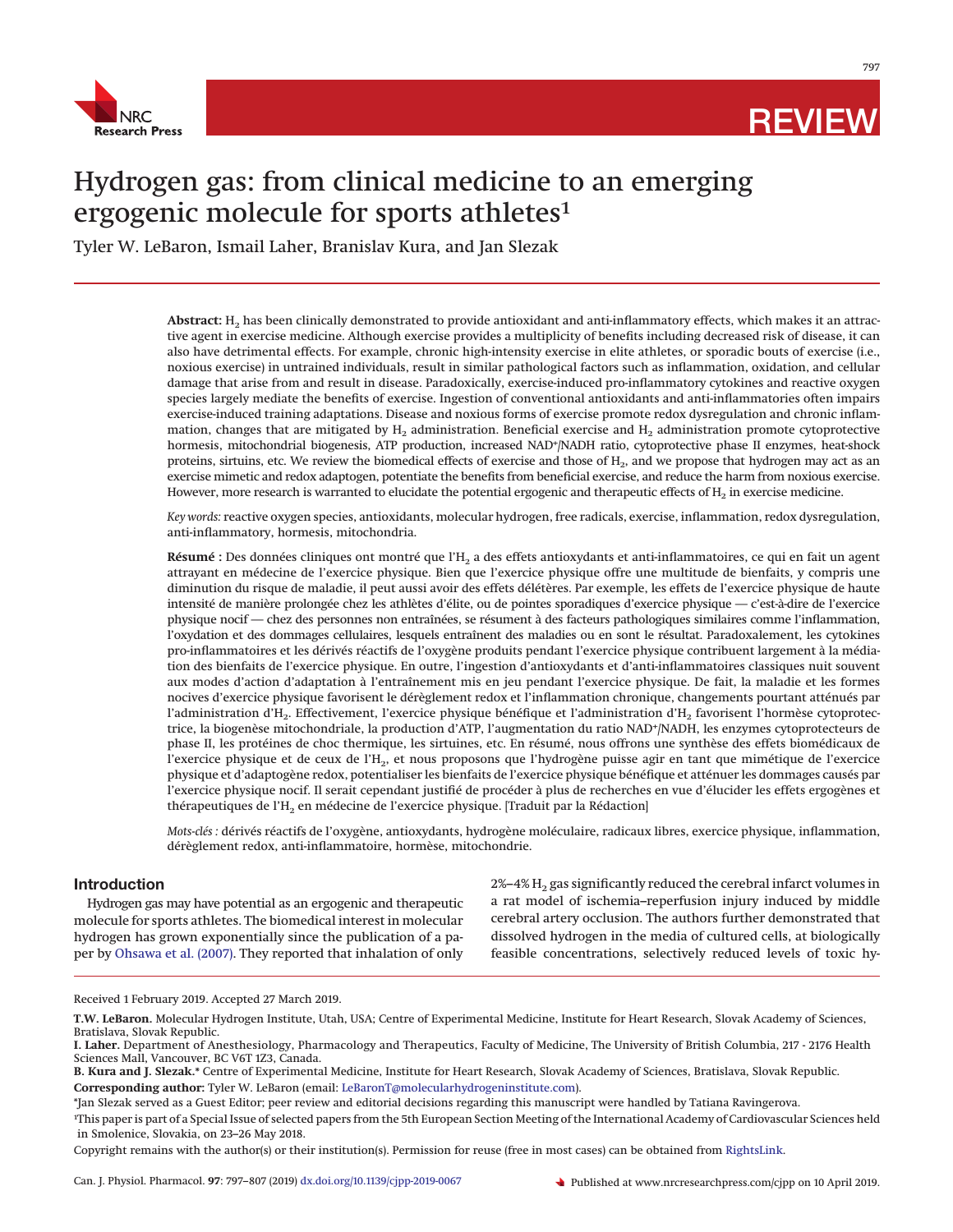droxyl radicals (• OH), but did not decrease other physiologically important reactive oxygen species (ROS) (e.g., superoxide, nitric oxide, hydrogen peroxide) [\(Ohsawa et al. 2007\)](#page-9-0). This is a critical benefit for athletes because ROS play an active role not only in injury and overtraining, but also in mediating the benefits of exercise-induced training adaptations [\(Merry and Ristow 2016\)](#page-8-0). Although the research on molecular hydrogen is still in its infancy, with only ≈1200 scientific publications on the subject, these preclinical and clinical studies suggest that  $H_2$  may have therapeutic potential, with no toxicity, in over 170 different human and animal disease models [\(Ichihara et al. 2015;](#page-8-1) [LeBaron et al. 2019\)](#page-8-2).

Erratic and prolonged intense exercise may be considered a potentially useful disease model due to the accompanying oxidative stress, inflammation, muscle damage, and abnormal metabolites, which may strengthen the applications for  $H<sub>2</sub>$  in exercise and sports performance. Not only does conventional antioxidant supplementation fail to prevent these exercise-induced pathological changes, it may also negate exercise benefits. In contrast, we hypothesize that, just as  $H_2$  mitigates those pathological factors in diseases, it may similarly attenuate those same factors when induced by exercise, and may actually promote beneficial exercise adaptations. Thus, we propose that due to these potential benefits, combined with the current exercise studies on  $H_2$ , hydrogen is uniquely qualified as an ergogenic and therapeutic molecule for exercise performance and sports medicine.

#### **Exercise benefits**

Exercise provides many benefits, including decreased risk of diabetes, cardiovascular disease, cancer, and even premature mortality [\(Levinger et al. 2015\)](#page-8-3). On the molecular level, exercise provides benefits by modulating signal transduction and via altering DNA acetylation and methylation patterns, which in turn influences gene expression. Consequently, exercise increases endogenous antioxidant levels (e.g., glutathione (GSH), superoxide dismutase (SOD), catalase (CAT), etc.), neurotropic factors (e.g., brain-derived neurotropic factor), circulating adiponectin levels, enhances the expression of glucose transporter type 4 transporters, induces mitochondrial biogenesis, promotes DNA repair mechanisms, and provides a host of other physiological benefits [\(Tang et al. 2005;](#page-9-1) [Gomez-Pinilla et al. 2011;](#page-8-4) [Gomes et al. 2012\)](#page-7-0). Although the benefits of exercise are well documented, the exact underlying molecular mechanisms of how exercise affords these therapeutic effects have remained unclear. Recent research suggests that the exercise-induced increase of endogenously produced reactive molecules may be a primary mediator for these beneficial effects [\(Gomes et al. 2012\)](#page-7-0). This appears to be at odds with an earlier proposed model of aging and disease known as the "Free Radical Theory of Aging". This theory of aging was proposed in the 1950s by Denham Harman, and was largely based on the strong correlations between oxidative stress and diseases [\(Harman 2009\)](#page-8-5). Indeed, some have suggested that oxidative stress plays a causative role in the pathogenesis of virtually every disease [\(Liochev](#page-8-6) [2013\)](#page-8-6).

## **Oxidative stress**

Oxidative stress exists when the number of oxidants and reactive molecules overcomes the body's endogenous enzymatic and nonenzymatic antioxidant self-defense systems [\(Bentley et al.](#page-7-1) [2015\)](#page-7-1). Reactive molecules include ROS and reactive nitrogen species. ROS is a category that includes radicals and nonradical chemical species. Free radicals are chemical species that contain an unpaired electron; for example, hydroxyl radicals (• OH), superoxide anion radicals ( $O_2^-$ ), alkoxyl radicals (R-O $^{\circ}$ ), peroxyl radicals (R-OO<sup>\*</sup>), carbon radicals (R-C<sup>\*</sup>), and various reactive nitrogen species (e.g., nitric oxide, NO• ), and thiyl radicals (RS• ). Nonradical reactive molecules include hydrogen peroxide  $(H_2O_2)$ , singlet oxygen  $({}^{1}O_{2})$ , and various reactive nitrogen species (e.g., peroxyni-

trite (ONOO<sup>-</sup>), nitrogen dioxide (NO<sub>2</sub>), dinitrogen trioxide (N<sub>2</sub>O<sub>3</sub>)) [\(Palmieri and Sblendorio 2006;](#page-9-2) [Jones 2008\)](#page-8-7). Most ROS are produced in the electron transport chain of the mitochondria, primarily at complex 1, and not 3, as was commonly believed [\(Liu](#page-8-8) [et al. 2002\)](#page-8-8). Other sites of ROS generation include NADPH oxidase, nitric oxide synthase, xanthine oxidase, cytochrome p450, aldehyde oxidase, and heme proteins, etc. [\(Halliwell and Gutteridge](#page-8-9) [2015\)](#page-8-9). The increased metabolism and the exercise-induced activation of these systems result in a significant increase in ROS production.

## **ROS regulation**

Importantly, these reactive molecules can either have noxious or beneficial effects, depending on their (*i*) identity, (*ii*) concentration, (*iii*) location, and (*iv*) duration. For example, under normal metabolic conditions, superoxide radicals are constantly being formed by single-electron reduction of molecular oxygen in the electron transport chain of the mitochondria, in nuclear and plasma membranes via NADPH oxidases, in the endoplasmic reticulum for protein folding, and in macrophages [\(Finkel 2011\)](#page-7-2). Superoxide production is increased during immune responses, as it is essential for killing pathogens, and increasing levels of inflammatory cytokines, and for the formation of NOD-like receptor prin domain-containing 3 inflammasome [\(Finkel 2011\)](#page-7-2). Similarly, superoxide formation is increased during bouts of exercise due to the increased oxygen intake. Exercise-induced superoxide acts as an important signalling molecule that activates various transcription factors, resulting in improved exercise capacity [\(Gomes et al. 2012\)](#page-7-0).

The concentration of superoxide is regulated within a narrow range by controlling its production and its clearance [\(Halliwell](#page-8-9) [and Gutteridge 2015\)](#page-8-9). Superoxide can be dismutated by the body's antioxidant enzyme SOD to form  $H_2O_2$ . The produced  $H_2O_2$ , as another important signalling molecule, can further regulate gene expression and induce favourable cellular changes before being converted to water and  $\mathrm{O}_2$  by CAT [\(Jones 2008\)](#page-8-7). If the concentration of superoxide or  $H_2O_2$  exceeds regulatory systems, then oxidative stress occurs. The higher levels may also result in an increased production of toxic hydroxyl radicals (• OH) via the Haber– Weiss and Fenton reactions [\(eqs. 1](#page-1-0) and [2\)](#page-1-1). Ferrous iron and superoxide can then be regenerated [\(eq. 3\)](#page-1-2) and participate in [eqs. 1](#page-1-0) and [2,](#page-1-1) respectively, which further propagates the production of hydroxyl radicals [\(Halliwell and Gutteridge 2015\)](#page-8-9).

<span id="page-1-0"></span>(1)  $\text{Fe}^{3+} + \text{O}_2 \rightarrow \text{Fe}^{2+} + \text{O}_2$ 

<span id="page-1-1"></span>(2) 
$$
\text{Fe}^{2+} + \text{H}_2\text{O}_2 \rightarrow \text{Fe}^{3+} + \text{OH}^- + \text{'}\text{OH}
$$

<span id="page-1-2"></span>(3) 
$$
Fe^{3+} + H_2O_2 \rightarrow Fe^{2+} + O_2^- + 2H^+
$$

Due to their high reactivity, hydroxyl radicals (• OH) react with essentially any biomolecule at a diffusion-controlled rate ( $\approx 10^{10} \text{·M}^{-1} \cdot \text{s}^{-1}$ ), which makes them so damaging. Therefore, the regulation of the signalling molecules superoxide and hydrogen peroxide is essential to reduce the production of hydroxyl radicals.

The nitric oxide radical (NO• ) is also an essential signalling molecule, and is needed for endothelial function (e.g., vasodilation), gene expression, and cell proliferation [\(Nathan and Xie 1994\)](#page-8-10), and is produced near its targets [\(Clements et al. 2014\)](#page-7-3). However, similar to superoxide, when its concentration is too high, such as from hyperactivation of inducible nitric oxide synthase, then excess NO<sup>•</sup> can combine nearly instantly with superoxide to form pernicious peroxynitrite molecules [\(Brown and Neher 2010\)](#page-7-4). Peroxynitrite is a stronger oxidant than either nitric oxide or superoxide, and besides being able to oxidize proteins, lipids, and DNA, is also a non-Fenton source of toxic hydroxyl radicals [\(Pacher et al. 2007\)](#page-9-3). These 2 oxidants (i.e., ONOO− and • OH) have no known physiolog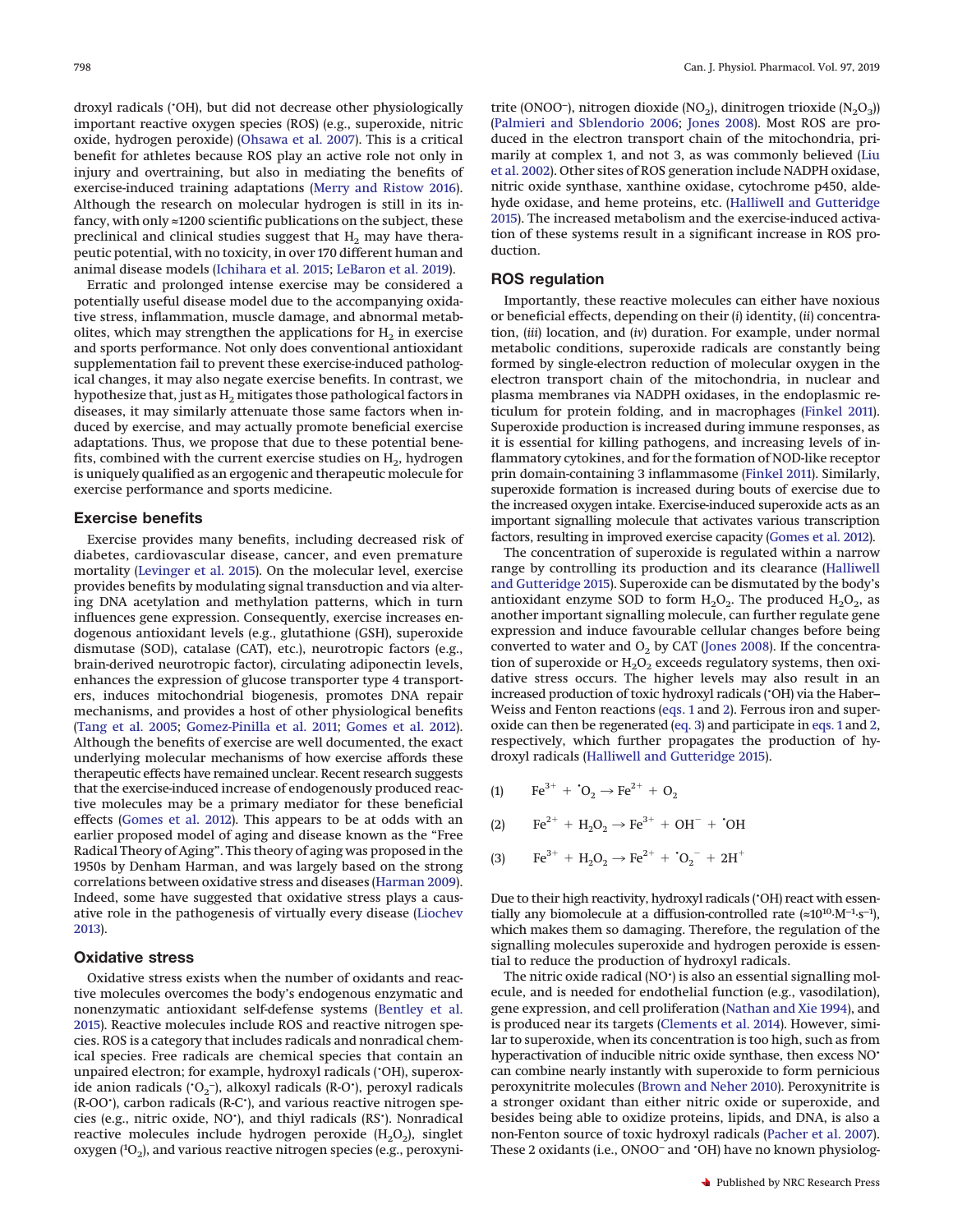ical benefit, and easily oxidize cellular biomolecules leading to disease, injury, and impaired athletic performance.

Disproportionate levels of ROS generation either from disease or from vigorous exercise can rapidly deplete the body's antioxidant system (e.g., SOD, GSH, vitamin C, etc.) leading to oxidative stress and its subsequent toxic consequences [\(Finkel 2011\)](#page-7-2). The location of ROS formation is also critical in determining whether they will have a beneficial or a noxious effect. Deliberate superoxide production via  $NO<sub>x</sub>$  systems or within the mitochondria often occurs near redox-sensitive transcription factors and phosphatases [\(D'Autréaux and Toledano 2007\)](#page-7-5). For example, there are specifically located aquaporins through which the produced  $H_2O_2$ can transverse, permitting interaction with various biomolecules (e.g., phosphatases for growth factor signalling [\(Juarez et al. 2008\)](#page-8-11)) before being converted to water and oxygen by glutathione peroxidase or CAT [\(Finkel 2011\)](#page-7-2). The colocalization of the oxidantproducing system with the intended target affords specificity of the oxidant, thus ensuring a higher probability for beneficial effects [\(D'Autréaux and Toledano 2007;](#page-7-5) [Dickinson and Chang 2011\)](#page-7-6).

## **Redox dysregulation**

Reactive molecules have both deleterious disease-causing effects, and essential and therapeutic disease-preventing effects [\(Levinger et al. 2015\)](#page-8-3). This paradoxical nature of oxidant signalling may be considered a form of hormesis, in which low doses of potentially harmful stress result in cytoprotective cellular adaptations. Thus, the 2 opposing effects of oxidants on health are not simply paradoxical, but are homeostatically interconnected and interdependent. Redox homeostasis is required for normal cellular and bodily function. The key issue is not the presence or absence of oxidants and antioxidants in inducing detrimental consequences, but the harmful disturbance to the delicate homeostasis between oxidation and reduction [\(Gomes et al. 2012\)](#page-7-0). This disturbance or dyshomeostasis is referred to as redox dysregulation.

Paradoxically, it is possible to have too much and too little oxidation at the same time within the same cell. For example, aging is associated with excessive oxidation in the cytosol, but a loss of oxidizing potential in the endoplasmic reticulum, which is essential for the proper folding of proteins [\(Feleciano and Kirstein](#page-7-7) [2016\)](#page-7-7). In contrast to focusing exclusively on free radicals as being responsible for aging and disease, redox dysregulation appears to be a more accurate proposition.

#### **ROS-mediated exercise benefits**

Exercise naturally elicits the hormesis effect due to the transient spikes in ROS production, and thus improves optimal redox homeostasis and mitigates against redox dysregulation [\(Ristow](#page-9-4) [and Zarse 2010\)](#page-9-4). This helps explain why many of the benefits of exercise are thought to be mediated by exercise-induced ROS production, which activates a plethora of transcription factors and modulates various signal transduction pathways [\(Finkel 2011\)](#page-7-2). Exercise greatly increases oxygen demand and thus also subsequent ROS production. It has been estimated that  $0.2\%$ – $2\%$  of the  $O<sub>2</sub>$  we breathe is converted into various ROS [\(Balaban et al. 2005\)](#page-7-8). ROS is also produced under other types of hypoxia–ischemia type conditions and in sarcomeres of exercising muscles [\(Powers et al. 2011\)](#page-9-5).

#### **Parabolic nature of exercise**

Similar to disease remediation, wound healing, and injury recovery, the relationship between exercise-induced ROS benefits and exercise-induced ROS damage follows a parabolic type function as shown in [Fig. 1.](#page-2-0) An increasing level of ROS facilitates injury healing and beneficial exercise adaptations, but excessive ROS has the opposite effect. This cytotoxic effect can occur with prolonged high-intensity exercise [\(Fisher-Wellman and Bloomer 2009;](#page-7-9) [Merry](#page-8-0) [and Ristow 2016\)](#page-8-0). Elite athletes frequently exercise chronically at

<span id="page-2-0"></span>**Fig. 1.** Hypothetical relation between increasing levels of reactive oxygen species (ROS) production and various health benefits. Horizontal axis follows ROS production from sedentary to elite athletes and (or) various disease conditions (e.g., ischemia–reperfusion).



**Increasing ROS levels** 

these high intensities, which consequently increases ROS production leading to cytotoxic injuries and a decrease in endogenous antioxidant status [\(Fisher-Wellman and Bloomer 2009\)](#page-7-9). The chronic assault of ROS can result in potentially detrimental cellular adaptations for the athlete. For example, during exercise, mediation of vasodilation switches from NO• to mitochondrialderived  $H_2O_2$  [\(Durand and Gutterman 2014\)](#page-7-10). Excessive ROS production and subsequent cellular damage also occurs in the elderly (due to loss of endogenous antioxidant levels) [\(Evans](#page-7-11) [2000\)](#page-7-11), and in "weekend warriors", where their body has not made necessary adaptations to cope with the stresses of erratic and (or) overly intense exercise bouts [\(Davies et al. 1982;](#page-7-12) [Evans 2000;](#page-7-11) [Urso](#page-9-6) [and Clarkson 2003\)](#page-9-6).

#### **Antioxidant supplementation**

Exercise-induced excessive ROS production provides a rationale for the ingestion of exogenous antioxidant supplements by many athletes. However, several clinical trials on antioxidant supplementation report that their use is not only ineffective, but can, in fact, be deleterious. Several studies suggest that antioxidants can negate training benefits, such as vascularization and mitochondrial biogenesis [\(Merry and Ristow 2016\)](#page-8-0). Studies of human athletes are equivocal, showing that antioxidant supplementation can have ergogenic, ergolytic, or neutral effects on exercise performance [\(Fisher-Wellman and Bloomer 2009\)](#page-7-9). However, the results in those studies showing potential ergogenic effects of antioxidant supplementation [\(Lafay et al. 2009;](#page-8-12) [Braakhuis et al.](#page-7-13) [2013\)](#page-7-13) are obfuscated by their potential nonradical scavenging actions (e.g., effectors of signal transduction). For example, the polyphenolic compounds in tea, grapes, and other plants often have pharmacological effects in cells. They do not act simply as radical scavengers, but exist in the cell as important sensors and effectors of key redox-regulated pathways [\(Finkel 2011\)](#page-7-2).

Several well-designed human studies show that daily antioxidant supplementation (e.g., alpha tocopherol) can impair exercise performance [\(Sharman et al. 1971;](#page-9-7) [Olesen et al. 2014\)](#page-9-8). An 8-week study found that vitamin C blunted the exercise-induced increase in maximal oxygen consumption  $\rm (VO<sub>2</sub> \, max)$  by 50% [\(Gomez-Cabrera et al.](#page-7-14) [2008\)](#page-7-14). Another study showed  $VO<sub>2</sub>$  max improved only in the placebo group [\(Morrison et al. 2015\)](#page-8-13), and biochemical analysis of muscle biopsy revealed that the exercise-induced upregulation in GSH and PGC-1 $\alpha$ , a marker of mitochondrial biogenesis, was abolished by antioxidant ingestion [\(Morrison et al. 2015\)](#page-8-13). Similarly, an 11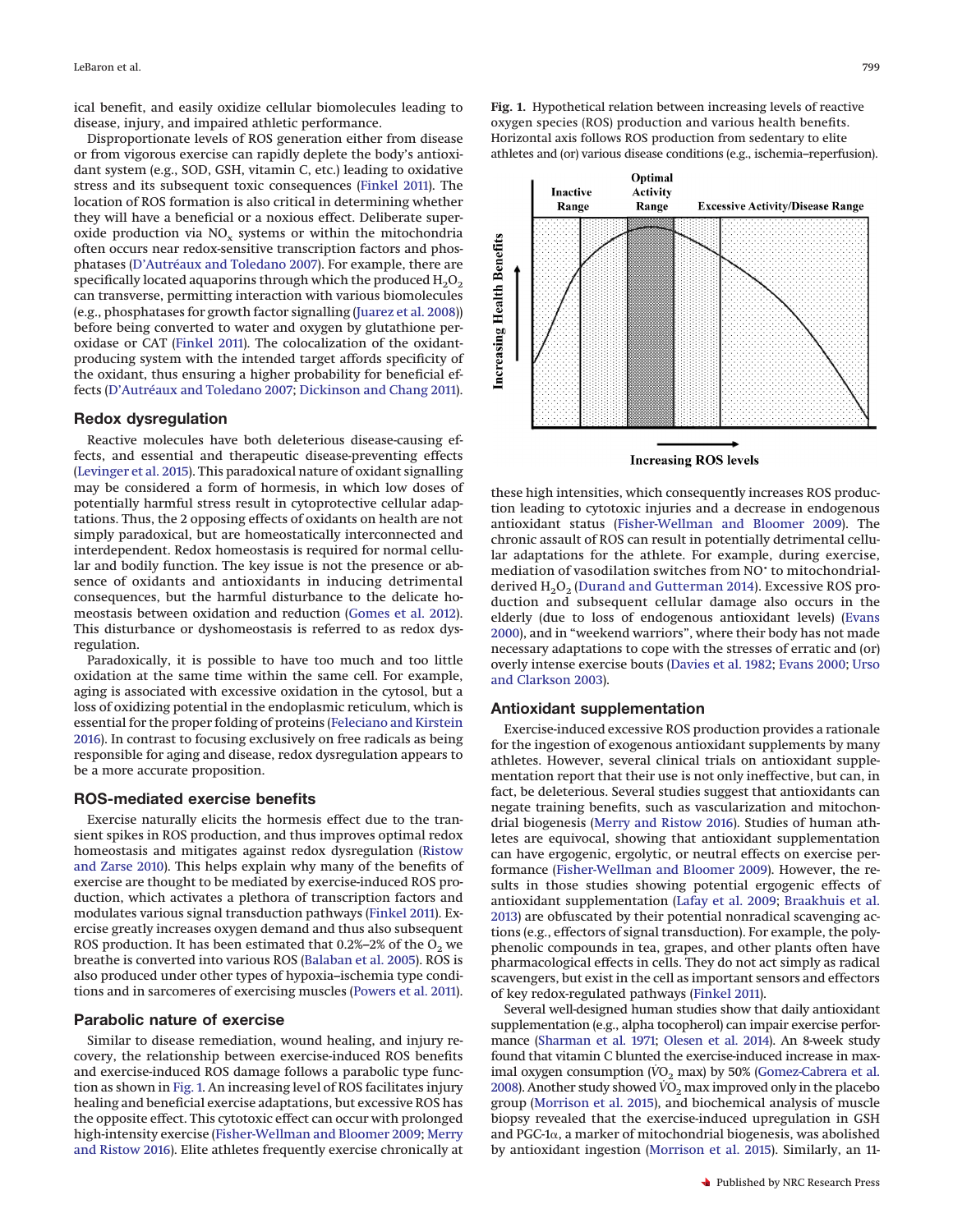week study with 54 subjects found that compared with placebo, ingestion of 1000 mg of vitamin C and 235 mg of vitamin E during training blunted the endurance-training-induced increases of important biomolecules, such as cytochrome c oxidase (COX4), peroxisome proliferator-activated receptor gamma coactivator 1-alpha (PGC-1 $\alpha$ ), cell division control protein 42, and mitogen-activated protein kinase 1 [\(Paulsen et al. 2014\)](#page-9-9). These data are in agreement with another study showing that several antioxidant enzymes (i.e., SOD1, SOD2, glutathione peroxidase (GPx1), and CAT), and mitochondrial biogenesis (i.e.,  $PGC-1\alpha$ ), were only increased in untreated athletes, i.e., in the absence of antioxidant supplementation [\(Ristow et al. 2009\)](#page-9-10). Similar negative effects have been reported by others [\(Wray et al. 2009;](#page-9-11) [Gliemann et al. 2013,](#page-7-15) [2014\)](#page-7-16).

## **Inflammation and injury**

Chronic exercise also increases levels of inflammation by upregulating various pro-inflammatory mediators [\(Pedersen et al.](#page-9-12) [2007\)](#page-9-12). Many of these increases are also associated with disease conditions in which excessive levels of inflammation further damage tissue and delay healing [\(Hotamisligil 2006\)](#page-8-14). Similar to the effects of acute and chronic physical activity on oxidative stress, regular exercise reduces systemic inflammation, whereas chronic high-intensity exercise training increases inflammation [\(Gleeson](#page-7-17) [2007\)](#page-7-17). Athletes engaged in chronic and prolonged exercise training at high intensities can exhibit exercise-induced immunodepression, thus also increasing their risk for infection [\(Gleeson](#page-7-18) [et al. 2004\)](#page-7-18).

The biphasic relationship between the beneficial and noxious effects of myokines (cytokines secreted from skeletal muscle) follows a similar paradoxical pattern, as does exercise-induced ROS generation [\(Handschin and Spiegelman 2008\)](#page-8-15) (see [Fig. 1\)](#page-2-0). For example, the myokines interleukin (IL)-6, IL-1, IL-8, IL-15, etc., secreted from exercising muscle fibers mediate some of the benefits of exercise [\(Pedersen et al. 2007\)](#page-9-12). These myokines not only mediate the benefits (e.g., increased expression of p38-AMPK, ERK1/2,  $PGC-1\alpha$ ) to the exercising muscles themselves, but they also provide systemic beneficial effects on nonskeletal muscle tissue (e.g., improved glucose homeostasis) [\(Handschin and Spiegelman 2008\)](#page-8-15). However, prolonged elevation of these pro-inflammatory mediators (i.e., cytokines, tumor necrosis factor  $\alpha$ , chemokines, etc.) increases the risk of diseases such as cancer, diabetes, neurodegeneration, sarcopenia, and others [\(Hotamisligil 2006\)](#page-8-14), as well as injury and impaired athletic performance [\(Handschin and Spiegelman 2008\)](#page-8-15).

Chronic ingestion of anti-inflammatory agents is prevalent among both those with debilitating diseases, and with athletes trying to train or compete with various injuries. Estimated daily use of nonsteroidal anti-inflammatories in the general population is around 4%, and in elite athletes as high as 35% [\(Paoloni et al.](#page-9-13) [2009\)](#page-9-13). However, in addition to the potential toxic side effects of prolonged use of steroidal and nonsteroidal anti-inflammatory agents, there is also evidence suggesting that their chronic use may also blunt exercise training benefits similar to antioxidants [\(Schoenfeld 2012;](#page-9-14) [Urso 2013\)](#page-9-15).

## **Effects of molecular hydrogen**

In contrast to these conventional antioxidants and antiinflammatories, the physicochemical properties and biomedical studies of molecular hydrogen suggest that  $H_2$  may be useful in mitigating the effects of excessive ROS and inflammation [\(Ohta](#page-9-16) [2015;](#page-9-16) [Slezák et al. 2016;](#page-9-17) [Nogueira et al. 2018\)](#page-8-16), without abolishing the desired exercise training adaptations and benefits. This is because  $H<sub>2</sub>$  is a stable molecule incapable of reacting with important reactive signalling molecules under biological conditions without a catalyst. It has been proposed that, although  $H<sub>2</sub>$  cannot neutralize important ROS, it can selectively scavenge cytotoxic hydroxyl radicals, and to a lesser extent peroxynitrite [\(Ohsawa et al. 2007\)](#page-9-0), which is exactly what is most needed for athletes. Although the

 $2<sup>nd</sup>$  order reaction rate constant between hydroxyl radicals and H<sub>2</sub>  $(4.2 \times 10^{7} \text{·M}^{-1} \text{·s}^{-1})$  is about 3 orders of magnitude lower than that between other more abundant nucleophilic cellular components, it is clear that  $H_2$  reduces the markers (e.g., 3'-p-(aminophenyl) fluorescein, 3'-p-(hydroxyphenyl) fluorescein) for these oxidants [\(Ohta 2015\)](#page-9-16). Molecular hydrogen has become an attractive agent in the biomedical field by acting as a gaseous-signalling modulator that effectively decreases oxidative stress and inflammation [\(Dixon et al. 2013\)](#page-7-19). Molecular hydrogen has been shown to have therapeutic potential in over 170 different animal and human disease models, and in essentially every organ of the human body. Several animal studies have shown that  $H_2$  is effective at increasing resilience and mitigating the negative effects of acute and chronic stress such as inflammation, elevated ROS, and anxiety and depressive-like behaviours [\(Nagata et al. 2009;](#page-8-17) [Slezak et al.](#page-9-18) [2015;](#page-9-18) [Zhang et al. 2016;](#page-10-0) [Gao et al. 2017\)](#page-7-20).

Erratic or prolonged intense exercise may be considered a model for disease due to the many parallels and common pathological factors (i.e., ROS, inflammation, metabolic changes, etc.) between them. For example, in a rat study comparing early aerobic exercise with and without  $H_2$  administration as preconditioning to protect against myocardial injury induced by acute myocardial infarction, it was demonstrated that  $H_2$  was as effective as, and sometimes more effective than, early aerobic exercise, and the greatest benefit was often the combination (e.g., infarct size, troponin 1, SOD, CAT, GSH, total antioxidant status, malondialdehyde (MDA), creatine kinase, and mitochondrial protein translocase of outer membrane 20, translocase of inner membrane 23) [\(Feng et al. 2018\)](#page-7-21). Therefore,  $H_2$  may be beneficial for elite and nonelite athletes because ( $i$ ) administration of  $H<sub>2</sub>$  elicits many of the same benefits provided by exercise, thus acting as an "exercise mimetic", and  $(ii)$  just as  $H_2$  restores redox homeostasis, prevents pathological changes, and mitigates excessive inflammation arising from and induced by disease, it may similarly have those protective and therapeutic effects against noxious forms of exercise [\(Ostojic 2014;](#page-9-19) [Nogueira et al. 2018\)](#page-8-16). [Table 1](#page-4-0) summarizes some of the biomolecular changes present in disease, beneficial or noxious forms of exercise, and by H<sub>2</sub> administration. The changes in disease conditions are pathological in nature, and do not represent any specific disease, but represent common findings of diseases in general [\(Hotamisligil 2006\)](#page-8-14). The reader is referred to several reviews on diseases for more details on these detrimental changes [\(Hotamisligil 2006;](#page-8-14) [Gleeson 2007;](#page-7-17) [Pedersen et al. 2007\)](#page-9-12).

For exercise, the changes are either negative or positive, which would depend on the frequency, intensity, duration, and recovery. For example, it is not uncommon for athletes to push themselves to extreme levels of chronic prolonged intense training, or for even untrained individuals to complete a marathon or other physically demanding events (e.g., weekend basketball). These chronic or erratic intense activities can directly damage muscle tissue, resulting in cell death and decreased mitochondrial function or number, and (or) other pathological changes. However, regular optimal exercise induces beneficial changes to these biomarkers (i.e., increases or decreases) compared with the biomarkers of sedentary individuals, and thus provides protection against their pathological changes in maintaining and improving optimal homeostatic levels [\(Gleeson et al. 2004\)](#page-7-18).

The arrows in [Table 1](#page-4-0) that represent the changes by  $H<sub>2</sub>$  administration indicate the respective attenuation of the pathologically induced changes compared with control. These changes of  $H<sub>2</sub>$ administration were gathered from data involving humans and animals [\(Dixon et al. 2013;](#page-7-19) [LeBaron et al. 2019;](#page-8-2) [Nicolson et al. 2016\)](#page-8-18), and are not directly quantified or compared with respect to each other or exercise. Thus, caution should be used when interpreting the table. However, the improved homeostasis and cellular viability from  $H<sub>2</sub>$  administration has been reported in different animal species (e.g., rodent, dog, horse, pig, etc.) and in many different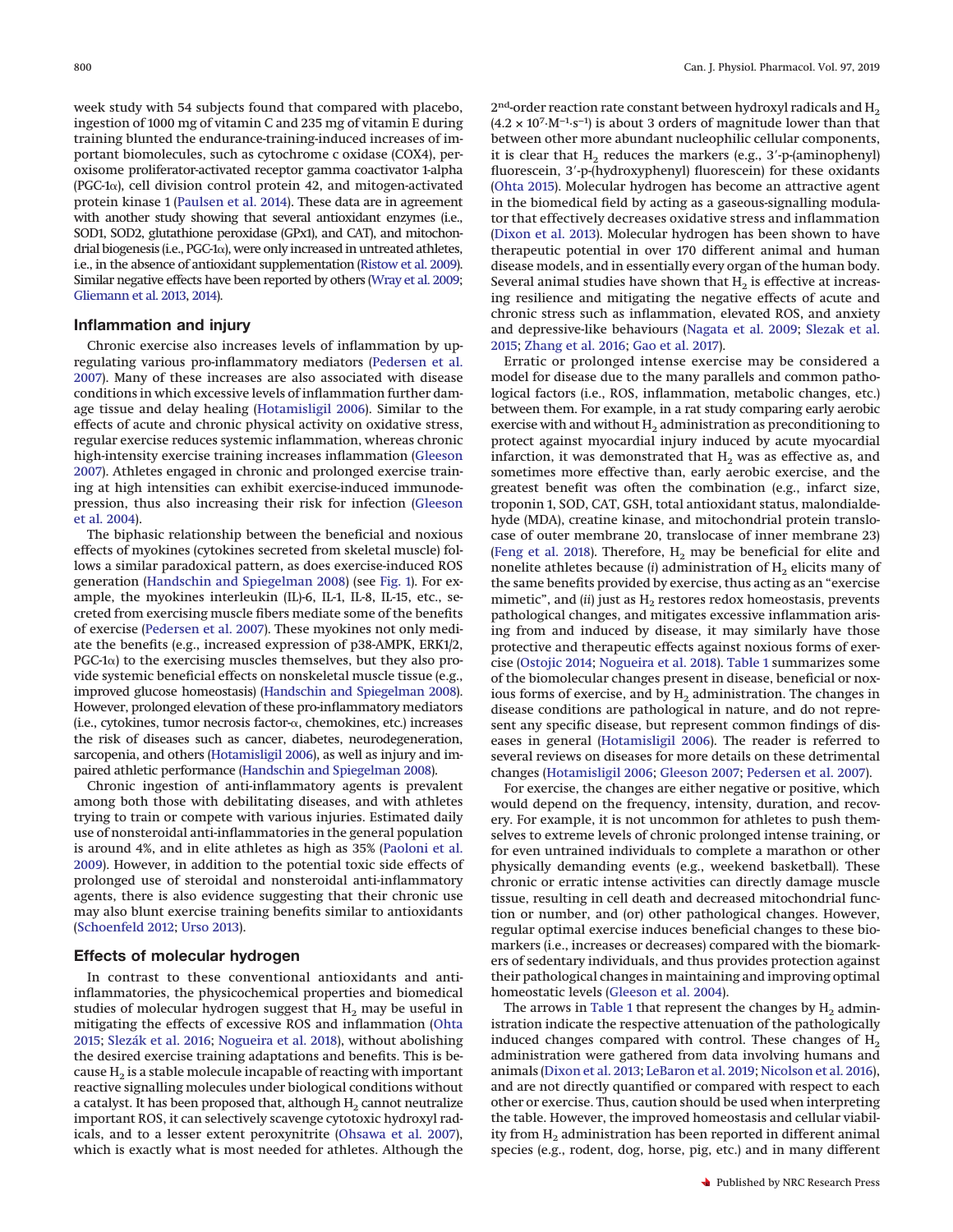|                                                                                      |                | Exercise        |          |    |
|--------------------------------------------------------------------------------------|----------------|-----------------|----------|----|
| <b>Biological markers</b>                                                            | <b>Disease</b> | <b>Negative</b> | Positive | Н. |
| Antioxidant status: BAP, SOD, GSH, CAT, GPx, GST, Nrf2, HO-1                         |                |                 |          |    |
| Vascular function: eNOS, DDAH2                                                       |                |                 |          |    |
| Brain effects: CREB, BDNF                                                            |                |                 |          |    |
| Mitochondrial function: ATP, membrane potential, complexes $1-5$ , PGC1- $\alpha$    |                |                 |          |    |
| Miscellaneous effects: GLUT4, TST, SIRT3, AMPK, NAD+/NADH                            |                |                 |          |    |
| Inflammatory response: TNF- $\alpha$ , ILs1–20, NFATC1, COX-2, NF- $\kappa$ B, NLRP3 |                |                 |          |    |
| Oxidative stress: MDA, d-ROM, CRP, 8OHdG, 4HNE, TBARS, NTY                           |                |                 |          |    |
| Tissue damage: Caspase-3,-8,-9,-12, AST, ALT, BUN, Cr, LDH                           |                |                 |          |    |
| Vascular: nNOS. iNOS                                                                 |                |                 |          |    |

<span id="page-4-0"></span>**Table 1.** Biological markers in disease, by exercise (negative and positive), and by H<sub>2</sub> treatment.

Note: When interpreting the above data, note that the effects of H<sub>2</sub> treatment were gathered from data involving humans and animals and are not directly quantified or compared with respect to each other or exercise. BAP, biological antioxidant potential; SOD, superoxide dismutase; GSH, glutathione; CAT, catalase; GPx, glutathione peroxidase; GST, glutathione-*S*-transferase; Nrf2, nuclear factor erythroid 2–related factor 2; HO-1, heme oxygenase-1; eNOS, endothelial nitric oxide synthase; DDAH2, dimethylarginine dimethylaminohydrolase; CREB, cAMP response element binding protein; BDNF, brain-derived neurotropic factor; PGC1- $\alpha$ , peroxisome proliferator-activated receptor- $\gamma$  coactivator-1 $\alpha$ ; GLUT4, glucose transporter type 4; TST, testosterone; SIRT3, sirtuin 3; AMPK, AMP-activated protein kinase; TNF-a, tumor necrosis factor-a; ILs1-20, interleukins 1-20; NFATC1, Nuclear Factor Of Activated T-Cells 1; COX-2, cyclooxygenase-2; NF-B, nuclear factor kappa light chain enhancer of activated B cells; NLRP3, NOD-like receptor prin domain-containing 3; MDA, malondialdehyde; d-ROM, diacron reactive oxygen metabolite; CRP, C-reactive protein; 8OHdG, 8-hydroxy-2'-deoxyguanine; 4HNE, 4-hydroxynonenal; TBARS, thiobarbituric acid reactive substances; NTY, nitrotyrosine; AST, aspartate aminotransferase; ALT, alanine aminotransferase; BUN, blood urea nitrogen; Cr, creatinine; LDH, lactate dehydrogenase; nNOS, neural nitric oxide synthase; iNOS, inducible nitric oxide synthase.

animal disease models, as well as in clinical human studies [\(Zhai](#page-10-1) [et al. 2014;](#page-10-1) [Ichihara et al. 2015\)](#page-8-1).

# **H2 acts as a hormetic effector to improve redox status**

Intriguingly, hydrogen does not always reduce markers of oxidation, but it appears that it only reduces excessive levels. The fact that  $H<sub>2</sub>$  does not scavenge ROS, and only decreases excessive levels of ROS, makes it a safe and effective medical gas for use in clinical management and also to preserve the benefits and reduce the harm of sporadic or chronic intense exercise. Not only does  $H_2$ reduce excessive ROS production, but it may also have beneficial mild pro-oxidant properties, by exerting hormetic benefits similar to those produced by exercise. Some studies show that the therapeutic and neuroprotective benefits of  $H<sub>2</sub>$  are also correlated with slightly increased levels of MDA, a marker of lipid peroxidation [\(Eckermann et al. 2011\)](#page-7-22), even in the sham group [\(Matchett](#page-8-19) [et al. 2009\)](#page-8-19). We reported similar changes in rats, where  $H_2$  prevented irradiation-induced increases in tumor necrosis factor- $\alpha$ and MDA. But when  $H_2$  was administered alone, tumor necrosis factor- $\alpha$  initially increased above control, and then decreased and remained below both the irradiated group and the nonirradiated control, whereas MDA tended to initially decrease then increase [\(Kura et al. 2019\)](#page-8-20); thus, demonstrating that, although  $H_2$  primarily reduces MDA, sometimes its therapeutic effects are associated with transiently increased levels of MDA. Similarly, some of the benefits of  $H_2$  in plants are also mediated by increases in ROS production [\(Xie et al. 2014\)](#page-9-20). Furthermore, pretreatment of SH-SY5Y cells with  $H_2$  protected them from subsequent oxidative stress induced by  $H_2O_2$  [\(Murakami et al. 2017\)](#page-8-21). In this case,  $H_2$ acted as a mitohormetic effector by transiently increasing mitochondrial superoxide production, followed by an upregulation of Nrf2 transcription and induction of other cytoprotective phase II proteins [\(Murakami et al. 2017;](#page-8-21) [Kura et al. 2018\)](#page-8-22). We recently demonstrated that short-term inhalation of  $H_2$  mildly increased urinary 8-hydroxy-2'-deoxyguanine (8-OHdG) in patients with Parkinson's disease by  $16\%$  ( $p = 0.02$ ) [\(Hirayama et al. 2018\)](#page-8-23). This is significantly less than the several hundred percent increase seen in various diseases, and comparable with a mild bout of exercise training [\(Hirayama et al. 2018\)](#page-8-23). In contrast, a 4-week open label cross-over study in patients with rheumatoid arthritis, found that ingestion of hydrogen-rich water (HRW) significantly decreased

8-OHdG by 14.3% ( $p < 0.01$ ), and remained below baseline for an additional 4 weeks during the washout period [\(Ishibashi et al.](#page-8-24) [2012\)](#page-8-24). This illustrates the emerging pattern that  $H_2$  has dual effects depending on the situation. In addition to the ROS-induced hormesis,  $H_2$  has paradoxically been reported to provide therapeutic effects via transiently activating the NF-KB/Bcl-xL pathway in the early phase [\(Zhuang et al. 2013\)](#page-10-2), which may also be a form of hormesis [\(Hirayama et al. 2018\)](#page-8-23). Lastly, it has been reported that H2 can induce heat-shock response [\(Nishiwaki et al. 2018\)](#page-8-25) and the mitochondrial unfolded protein response [\(Sobue et al. 2017\)](#page-9-21). These may also be considered forms of hormesis that are also induced by exercise.

These 2 opposing effects of hydrogen (e.g., increased and decreased ROS production) are not mutually exclusive. Depending on the challenge, timing, and need, hydrogen treatment appears to perform either function to help maintain optimal redox homeostasis. Hydrogen seems to act as a redox adaptogen at maintaining redox homeostasis either by acting hormetically and (or) via modulating redox-sensitive processes.

## **Methods of H<sub>2</sub> administration**

There are several methods for hydrogen gas administration including inhalation of  $H_2$  gas [\(Hayashida et al. 2008\)](#page-8-26), tube feeding of  $H_2$ -rich solution [\(Li et al. 2013\)](#page-8-27), intravenous injection of  $H_2$ -rich saline [\(Cui et al. 2014\)](#page-7-23),  $H_2$ -rich dialysis solution for hemodialysis [\(Nakayama et al. 2010\)](#page-8-28), hyperbaric  $H<sub>2</sub>$  chamber [\(Dole et al. 1975\)](#page-7-24), bathing in  $H_2$ -rich water [\(Kato et al. 2012\)](#page-8-29), increasing  $H_2$  production by intestinal bacteria [\(Chen et al. 2013\)](#page-7-25), topical application [\(Ostojic et al. 2014\)](#page-9-22), oral ingestion of hydrogen-producing tablets [\(LeBaron et al. 2019;](#page-8-2) [Ostojic et al. 2018\)](#page-9-23), and simply drinking HRW [\(Nakao et al. 2010\)](#page-8-30). Regardless of the mode of administration, the cellular bioavailability of molecular hydrogen is extremely high due to its unique physicochemical properties. Its small size, low mass, neutral charge and nonpolar nature, coupled with its high rate of diffusion, allow it to easily penetrate cellular biomembranes and diffuse into the mitochondria and nucleus [\(Nicolson](#page-8-18) [et al. 2016;](#page-8-18) [Ohta 2015\)](#page-9-16).

Hydrogen can be dissolved in water up to 0.8 mM (1.6 mg·L−1) at standard ambient temperature and pressure. A concentration of 1.6 mg·L<sup>-1</sup> may not seem significant, but because  $H_2$  is the lightest and smallest molecule, it should be compared using moles rather than mass. Ingestion of 1 L of  $H_2$ -saturated water provides more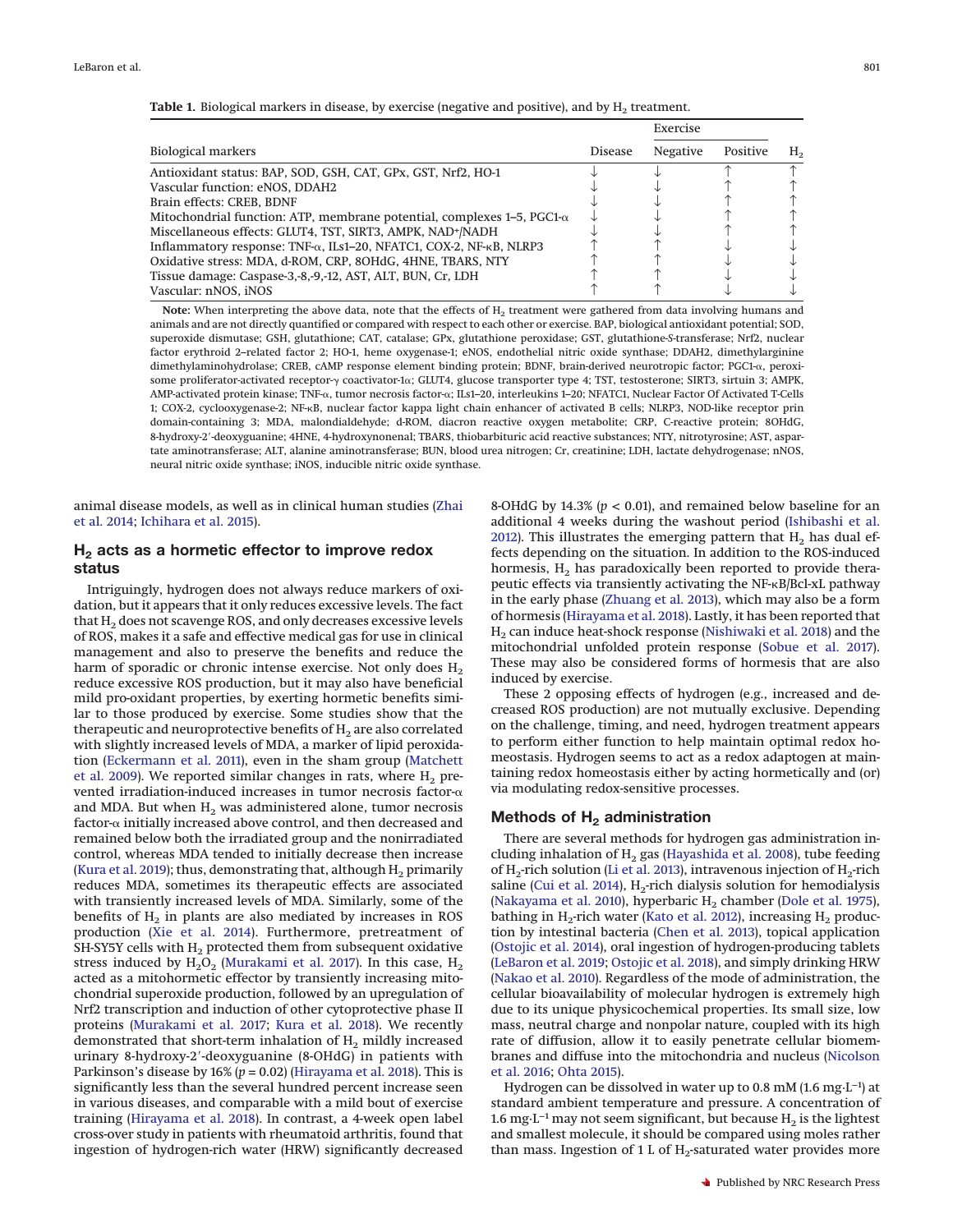"therapeutic moles" than would ingestion of a 100 mg dose of vitamin C (0.79 millimoles H<sub>2</sub> vs. 0.57 millimoles vitamin C). Although, the amount of  $H_2$  ingested from inhalation of  $H_2$  gas can be many times higher than from ingestion of HRW, drinking HRW is often as effective as, and in some cases more effective than, inhalation [\(Ito et al. 2012;](#page-8-31) [Ohno et al. 2012\)](#page-9-24). This is likely attributed to hydrogen's activity as a signal modulator [\(Ichihara](#page-8-1) [et al. 2015\)](#page-8-1). HRW can be prepared by bubbling  $\rm H_2$  gas into water under pressure, electrolysis of water  $(2H_2O \rightarrow 2H_2 + O_2)$ , and also by reaction with metallic magnesium (Mg +  $2H_2O \rightarrow H_2 + Mg(OH_2)$ ) or other metals. Several products from ready-to-drink beverages in aluminum pouches and cans and electrolytic devices to  $H_2$ producing tablets and inhalation machines, are readily available to consumers. However, not all products may produce or contain concentrations of  $H<sub>2</sub>$  equivalent to or with the stability of those used in human studies.

## Human studies with H<sub>2</sub> administration

There are a limited number of clinical human studies to confirm the promising effects observed in laboratory animals. However, the approximately 60 studies in humans published so far strengthen hydrogen's potential as a feasible therapeutic agent. These clinical studies have demonstrated beneficial effects in a wide range of diseases including metabolic syndrome [\(Nakao et al.](#page-8-30) [2010\)](#page-8-30), diabetes [\(Kajiyama et al. 2008\)](#page-8-32), hyperlipidemia [\(Song et al.](#page-9-25) [2013\)](#page-9-25), Parkinson's disease [\(Yoritaka et al. 2013\)](#page-9-26), cognitive impairments [\(Nishimaki et al. 2018\)](#page-8-33), rheumatoid arthritis [\(Ishibashi et al.](#page-8-24) [2012\)](#page-8-24), chronic hepatitis B [\(Xia et al. 2013\)](#page-9-27), vascular function [\(Sakai](#page-9-28) [et al. 2014\)](#page-9-28), exercise performance [\(Ostojic´ et al. 2011\)](#page-9-29), and others [\(Ichihara et al. 2015\)](#page-8-1). Currently, inhalation of hydrogen gas is being clinically investigated in post-cardiac arrest patients in a large 360-patient multicentered study with promising prelimi-nary results [\(Ono et al. 2017\)](#page-9-30). Animal studies suggest that  $H_2$  inhalation may be more effective than conventional hypothermia at mitigating the ischemia–reperfusion injury following cardiac resuscitation [\(Katsumata et al. 2017\)](#page-8-34).

[Table 2](#page-6-0) summarizes the known studies on hydrogen administration and exercise in humans and animals, illustrating hydrogen's potential benefit in exercise medicine and sports performance. In a double-blinded placebo-controlled cross-over trial of 10 elite soccer players (20.9 ± 1.3 years), subjects ingested 1.5 L of HRW (≈1 mM) prior to exercise [\(Aoki et al. 2012\)](#page-7-26). Athletes undertook ergometer cycling at 75% of  $\rm\dot{VO}_{2}$  max for 30 min, followed by performing 100 repetitions of maximal isokinetic knee extensions to evaluate peak torque and muscle activity as indicators of fatigue. Peak torque was significantly decreased by 20%–25% after 40–60 contractions in the placebo group, but was not statistically reduced in the HRW group, suggesting that  $H_2$  attenuated the exercise-induced decline of muscle function. Additionally, HRW reduced the increase in blood lactate levels that occurred postcycling (reduction of  $\sim$  1 mM,  $p$  < 0.05). Lactate production, although not directly responsible for acidosis or fatigue, is correlated with both events as it represents a shift from ATP derived from aerobic respiration (in the mitochondrial electron transport chain) to substrate-level phosphorylation (in glycolytic anaerobic metabolism). The ability of the athletes to maintain a similar exercise output with reduced lactate levels may suggest improved mitochondrial function, increased rates of NADH/NAD+ recycling, or lactate metabolism. The decreased lactate levels were also reported in a clinical study in patients with mitochondrial myopathies [\(Ito et al. 2011\)](#page-8-35). Of interest is that the slightly elevated levels of oxidative markers post-exercise in the elite soccer players were not attenuated, and were even mildly elevated by HRW (no significant changes in diacron reactive oxygen metabolites (d-ROMs) or biological antioxidant potential (BAP)), suggesting that, unlike the case of conventional antioxidant use, hydrogen should not abolish, put perhaps increase, beneficial training adaptations. The

authors concluded that replacement of regular water with HRW as a hydration strategy may prevent the adverse effects associated with heavy exercise [\(Aoki et al. 2012\)](#page-7-26).

In another double-blinded randomized cross-over design, 18 athletes consumed 1 L·day−1 of HRW; there were decreased maximal rates of perceived exertion and reduced lactate production at the critical running speed (8.1 miles·hour−1; 1 mile = 1.609 344 km) during maximal exercise, without increases in serum antioxidant capacity [\(Ostojic´ et al. 2011;](#page-9-29) [Ostojic 2014\)](#page-9-19). Another double-blinded placebo-controlled cross-over study with 9 subjects reported that bathing in HRW for 20 min significantly decreased delayed onset muscle soreness after downhill running ( $p < 0.033$ ), without significantly reducing the markers of oxidation (i.e., MDA, d-ROMs) [\(Kawamura et al. 2016\)](#page-8-36).

The lack of difference in oxidative markers were also seen in a study of 5 thoroughbred horses undergoing maximum levels of treadmill exercises to exhaustion [\(Tsubone et al. 2013\)](#page-9-31). Compared with the placebo group, the pre-exercise oxygen metabolites (d-ROMs) tended to be lower in the HRW group, but then significantly increased immediately post-exercise (*p* < 0.001 vs. *p* < 0.05). The BAP increased similarly in both groups. However, after 30 min, the BAP/d-ROMs ratio was still elevated in the placebo group (*p* < 0.05), but normalized in the HRW group [\(Tsubone et al.](#page-9-31) [2013\)](#page-9-31). This earlier recovery of the BAP/d-ROMs ratio in the HRW group suggests less radical damage and faster recovery after an intense exercise session. However, a similar follow-up study with 13 thoroughbred horses [\(Yamazaki et al. 2015\)](#page-9-32) reported that, although  $H_2$  similarly did not reduce d-ROMs, it did significantly reduce 8-OHdG immediately after, and 1, 3, and 24 h post-exercise (*p* < 0.01, *p* = 0.0196, *p* < 0.01, and *p* < 0.01, respectively). This marker, 8-OHdG, was significantly increased above baseline postexercise, and remained elevated throughout the 24 h in the placebo group; whereas in the  $H_2$  group, it did not significantly change from its baseline level [\(Yamazaki et al. 2015\)](#page-9-32).

It is important to note that these studies used trained athletes (or horses), whose bodies and cells may have already adapted to combat the exercise-induced ROS production. Several doubleblinded human studies involving untrained subjects show that  $H_2$ supplementation increased antioxidant enzymes (e.g., GSH, SOD, etc.) and decreased markers of oxidation. For example, ingestion of HRW for 4 weeks in 16 young healthy men resulted in a 25% increase in GSH (*p* < 0.003) and a 11% increase in SOD (*p* < 0.007) along with an accompanying decrease in MDA levels compared with placebo (-25.8% vs. 11.7%; *p* < 0.001) [\(Trivic et al. 2017\)](#page-9-33). However, in another double-blinded, placebo-controlled, cross-over study with 26 healthy subjects (13 females, 13 males; mean age 34.4 ± 9.9), ingestion of HRW for 4 weeks did improve mood, reduce anxiety, and decrease sympathetic nerve activation, but it did not significantly reduce levels of oxidative stress. However, the levels were all within a normal healthy range [\(Mizuno et al.](#page-8-37) [2017\)](#page-8-37). In contrast, in an 8-week study of patients with metabolic syndrome, ingestion of HRW caused a 39% increase in SOD  $(p < 0.05)$  and a 43% decrease in thiobarbituric acid reactive substances [\(Nakao et al. 2010\)](#page-8-30). Comparable increases in endogenous antioxidants from regular exercise have been reported in some studies [\(Ortenblad et al. 1997\)](#page-9-34), while other studies show no increased antioxidant levels from exercise training [\(Tiidus et al. 1996\)](#page-9-35).

 $H<sub>2</sub>$  may also be helpful in improving the rate of recovery in soft tissue injuries. In a study of 36 professional athletes, hydrogen treatment was effective in sports-related soft tissue injury by increasing the rate of return-to-normal range of motion for the injured limb [\(Ostojic et al. 2014\)](#page-9-22). Additional randomized, placebo-controlled, cross-over studies suggest that  $H<sub>2</sub>$  decreases the rate of perceived exertion and lowers heart rate during submaximal exercise in young healthy adults  $(n = 19)$  [\(LeBaron et al. 2019\)](#page-8-2), as well as improves  $VO<sub>2</sub>$  max in mid-age overweight women ( $n = 12$ ) [\(Ostojic et al. 2018\)](#page-9-23), and reduces exercise-induced psychometric fatigue (*n* = 159) [\(Mikami](#page-8-38) [et al. 2019\)](#page-8-38). More research on the acute and chronic effects of molec-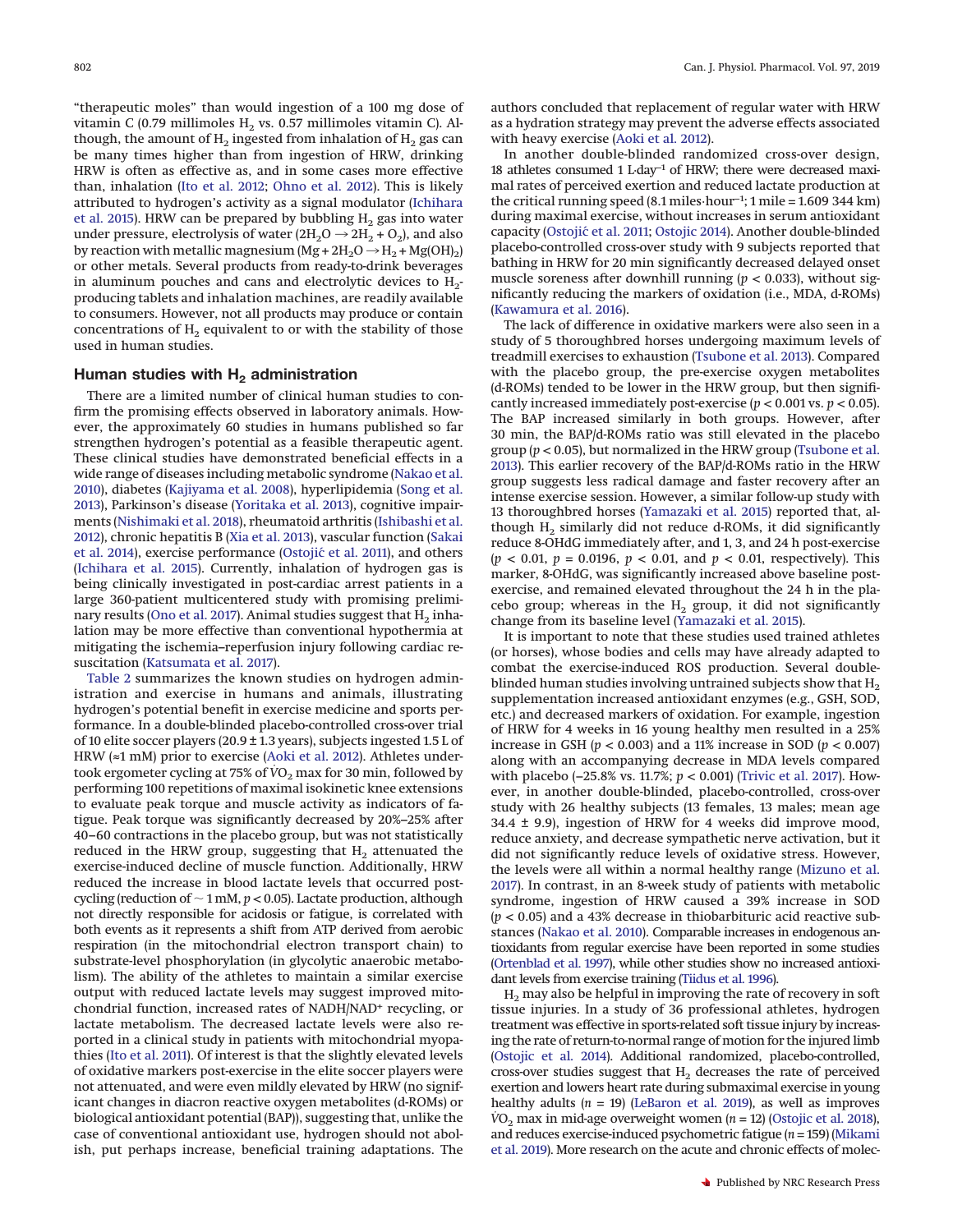<span id="page-6-0"></span>

|                                                   |                                           | Model                 |                                | Sample    |                                                                                             |
|---------------------------------------------------|-------------------------------------------|-----------------------|--------------------------------|-----------|---------------------------------------------------------------------------------------------|
| Reference                                         | <b>Type</b>                               | (quality*)            | Design                         | size, $n$ | Primary outcome                                                                             |
| Mikami et al. 2019                                | Aerobic, mental fatigue                   | Humans (2) RT, DB, PC |                                | 159       | Improved endurance via $\dot{V}O_2$ , and reduced<br>psychometric fatigue                   |
| LeBaron et al. 2019                               | Aerobic endurance $(\dot{V}O_2)$          |                       | Humans (3) RT, DB, PC, CO 19   |           | Decreased exercising heart rate during<br>submaximal intensity                              |
| Ostojic et al. 2018                               | Aerobic endurance $(\dot{V}O_2)$          |                       | Humans (3) RT, DB, PC, CO 12   |           | Improved $\rm \dot{V}O_{2}$ max, increased exercise time, and<br>more work done             |
| Kawamura et al. 2018                              | Neutrophil dynamics and<br>function       |                       | Humans (3) RT, DB, PC, CO 9    |           | No statistically significant differences were<br>observed in function or IL-6               |
| Shin et al. 2018                                  | Run-induced oxidative<br>stress           |                       | Humans (2) RT, DB, PC, CO 15   |           | Reduced oxidative markers (8-OHdG, MDA) and<br>faster return to baseline                    |
| Sha et al. 2018                                   | Microbiome, ROS<br>inflammation           | Humans (2) RT, DB, PC |                                | 20        | Improved microbiome; decreased MDA, IL-1, IL-6,<br>and TNF-α; increased SOD and TAC         |
| Aoki et al. 2012                                  | Muscle fatigue                            |                       | Humans $(3)$ RT, DB, PC, CO 10 |           | Reduced lactate and fatigue; no changes in d-ROMs<br>or BAP                                 |
| Ostojić et al. 2011                               | Running performance                       |                       | Humans (3) RT, DB PC, CO       | 18        | Decreased perceived exertion and lactate levels; no<br>change in TAC                        |
| Ostojic and Stojanovic Safety in athletes<br>2014 |                                           | Humans (3) RT, DB, PC |                                | 52        | No adverse effects from 14 days of oral ingestion of<br>2 L HRW per day                     |
| Ponte et al. 2017                                 | Prolonged repetitive<br>sprints           |                       | Humans (2) RT, PC, SB, CO      | 8         | Maintained peak-power output during repetitive<br>sprints to exhaustion                     |
| Sun and Sun 2017                                  | Two hours of intense<br>swimming exercise | Humans (2) RT, PC     |                                | 60        | Significantly improved SOD and TAC; decreased<br>superoxide levels                          |
| Ostojic et al. 2014                               | Musculotendinous injury<br>in athletes    | Humans (2) RT, SB     |                                | 36        | Decreased plasma viscosity; faster recovery from<br>soft tissue injury                      |
| Kawamura et al. 2016                              | Muscle soreness                           |                       | Humans (2) RT, DB, PC, CO 9    |           | Reduced delayed onset muscle soreness; no change<br>in d-ROMs or BAP                        |
| Shibayama et al. 2017                             | Redox status in intense<br>exercise       |                       | Humans (2) RT, SB, PC, CO      | 8         | Significantly suppressed the exercise-induced<br>reduction in BAP/d-ROMs ratio              |
| Koyama et al. 2008                                | DNA damage from<br>exercise               | Humans (1) RT, DB, PC |                                |           | Suppressed urinary excretion of exercise-induced<br>increases of 8-OHdG                     |
| Drid et al. 2016                                  | Judo post exercise<br>recovery            |                       | Humans (1) RT, DB, PC, CO 5    |           | Decreased blood lactate and a trend for reduced<br>post-exercise heart rate                 |
| Drid et al. 2013                                  | Intense judo training                     | Humans (1) RT, SB, PC |                                | 12        | Significantly reduced lactate elevation induced<br>after 1 h of intense judo training       |
| Tsubone et al. 2013                               | Oxidative stress in<br>maximal exercise   | Horses $(2)$          | RT, PC                         | 5         | Attenuated oxidative stress induced from maximal<br>exercise                                |
| Yamazaki et al. 2015                              | Oxidative stress in<br>maximal exercise   | Horses $(2)$          | RT, PC                         | 13        | Significantly reduced oxidative stress immediately,<br>3 h, and 24 h after exercise         |
| Wang et al. 2015                                  | Eccentric exercise                        | Mice $(1)$            | RT, PC                         | 40        | Significantly increased sirtuin-3 and MnSOD;<br>decreased NLRP3 and Il-1 <sub>B</sub>       |
| Ara et al. 2018                                   | Forced swim test fatigue<br>and stress    | Mice $(2)$            | RT, PC                         | 21        | Decreased lactate, BUN, TNF-α, IL-6, IL-17, and IL-1β;<br>increased GPx                     |
| Nogueira et al. 2018                              | Run-induced oxidative<br>stress           | Mice $(2)$            | RT, PC                         | 60        | Increased SOD, decreased TBARS, mildly blunted<br>inflammation (i.e., TNF- $\alpha$ , IL-6) |

Note: RT, randomized trial; DB, double-blinded; PC, placebo-controlled; CO, cross-over; SB, single-blinded. 8OHdG, 8-hydroxy-2'-deoxyguanine; BAP, biological antioxidant potential; BUN, blood urea nitrogen; d-ROM, diacron reactive oxygen metabolite; GPx, glutathione peroxidase; HRW, hydrogen-rich water; IL, interleukin; MDA, malondialdehyde; NLRP3, NOD-like receptor prin domain-containing 3; SOD, superoxide dismutase; TAC, total antioxidant capacity; TBARS, thiobarbituric acid reactive substances; TNF-α, tumor necrosis factor-α; *V*O<sub>2</sub>, oxygen consumption; *V*O<sub>2</sub> max, maximal oxygen consumption.

\*Quality Rating 1–3, where 1 is of the lowest quality either because it was not controlled and (or) because the details are not open to the public (e.g., non-English language), and 3 is of the highest reliability performed in hydrogen research.

ular hydrogen administration and its varying methods of delivery in exercise medicine and sports performance is needed to determine its true efficacy, and from which types of exercises and in which populations the most benefit would occur.

#### **Safety**

One important advantage of hydrogen is its lack of toxicity, giving it a high safety profile. Hydrogen has been used since the 1940s to prevent decompression sickness in deep-sea diving [\(Case](#page-7-27) [and Haldane 1941;](#page-7-27) [Dougherty 1976\)](#page-7-28). No toxic effects were observed even at 98.87%  $H_2$  and 1.13%  $O_2$  at 19.1 atm [\(Friess et al. 1978\)](#page-7-29). Additionally, hydrogen gas is naturally found in our blood and breath due to normal fermentation of nondigestible carbohydrates from intestinal bacteria [\(Strocchi and Levitt 1992\)](#page-9-36). This

bacterially produced hydrogen gas has also been shown to be therapeutic [\(Kajiya et al. 2009\)](#page-8-39). Even though the amount of gas is often more than what is ingested from drinking HRW, ingestion of HRW is still effective, and at least in some cases more effective [\(Ito et al. 2012\)](#page-8-31). Perhaps hydrogen is mildly toxic as suggested by its hormetic actions. Thus, the toxic effects are potent enough to induce hormesis, yet mild enough to be obscured and essentially be converted to beneficial effects. This hypothesis would also explain why constant exposure to molecular hydrogen provides no biological effects [\(Ito et al. 2012\)](#page-8-31).

## **Summary of hydrogen's potential benefits**

We suggest that hydrogen can benefit athletic performance because it can (*i*) rapidly reach subcellular compartments via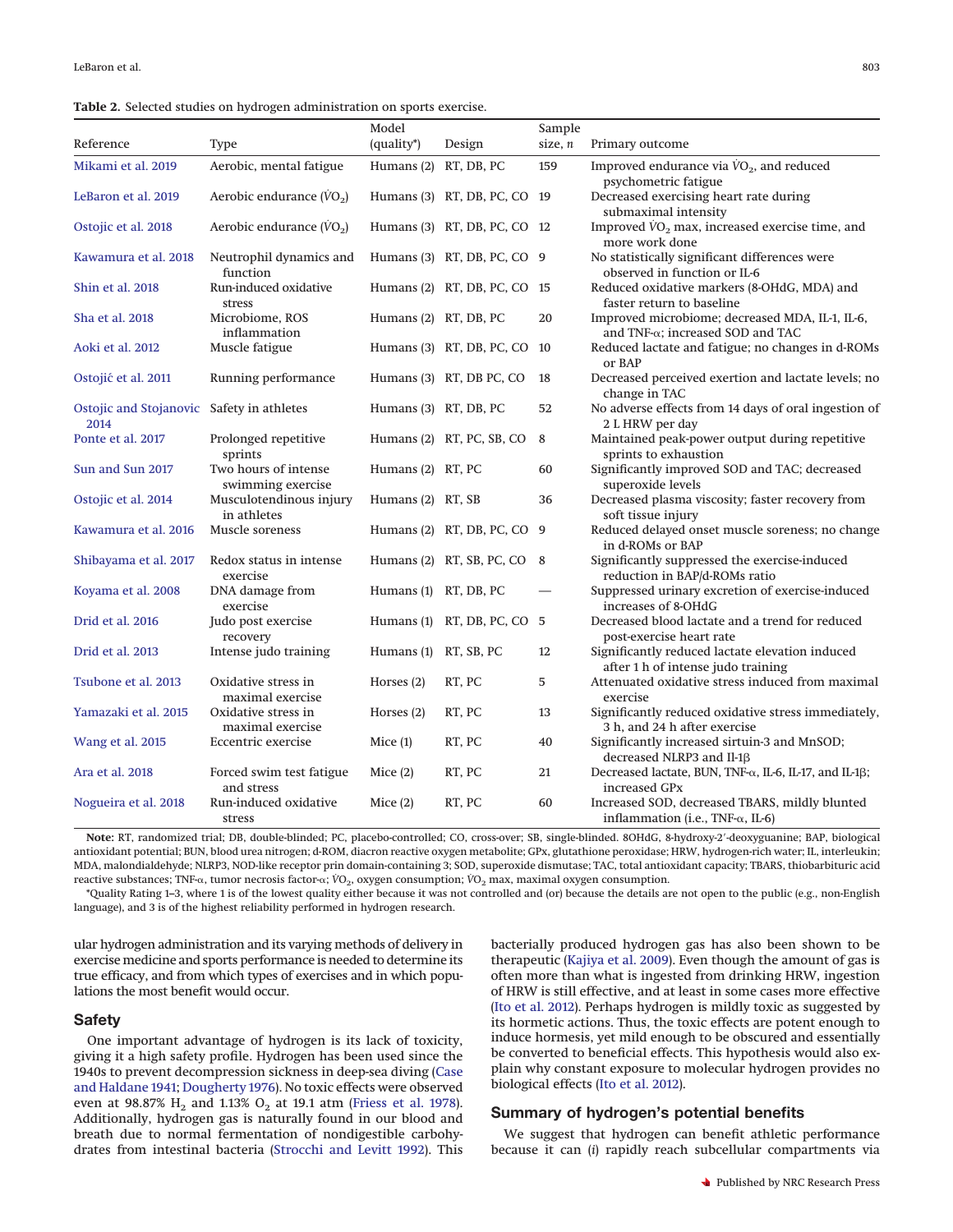passive diffusion and protect DNA, RNA, proteins, cell membranes, and mitochondria from damage [\(Ohta 2015\)](#page-9-16); (*ii*) selectively decrease only the most cytotoxic radicals without eliminating beneficial signalling [\(Ohsawa et al. 2007\)](#page-9-0); (*iii*) maintain redox homeostasis by decreasing the oxidant load via signal modulation (e.g., downregulation of the NADPH oxidase system) [\(Sato et al.](#page-9-44) [2008\)](#page-9-44); (*iv*) activate the Nrf2 pathway with subsequent upregulation of endogenous antioxidants (e.g., GSH, CAT, GPx, and induction of heme oxygenase-1) [\(Zhai et al. 2014\)](#page-10-1); and (*v*) decrease excessive levels of pro-inflammatory mediators (e.g., cytokines, COX2, NFAT, etc.) Additionally, in some cases, molecular hydrogen also increases oxidant production (e.g., superoxide) [\(Murakami et al.](#page-8-21) [2017\)](#page-8-21), and so potentially provides hormetic benefits similar to those due to exercise. Lastly, hydrogen also increases sirtuin 3 expression [\(Wang et al. 2015\)](#page-9-43), maintains mitochondrial membrane potential [\(Cui et al. 2014\)](#page-7-23), increases ATP production [\(Dohi et al. 2014\)](#page-7-33), and has other benefits as shown in [Table 1,](#page-4-0) all of which can provide an ergogenic and cytoprotective benefit for elite and nonelite athletes.

#### **Conclusion**

Exercise is associated with many effects that are either noxious or beneficial, depending on its intensity, duration, and frequency. In either case, these effects are at least partly mediated by exercise-induced increases in ROS and inflammation that activate various transcription factors, leading to their phenotypic expression. Similar to prolonged high-intensity exercise, various disease conditions are also associated with excessive ROS and inflammation. Molecular hydrogen attenuates many of these pathological disease conditions in animal and human studies, suggesting that it may similarly mitigate the toxic effects of chronic, high-intensity exercise training in elite athletes, or sporadic, high-intensity exercise bouts in untrained individuals. Hydrogen may play an important role as an exercise mimetic and redox adaptogen to regulate the exercise-induced production of inflammation, and protect against harmful cellular stress. These biomedical properties of hydrogen and the human studies on exercise performance suggest that it has ergogenic potential worthy of further exploration. However, additional human studies with different doses, durations, and methods of administration are required before stronger recommendations or conclusions can be made.

#### **Acknowledgement**

This study was supported by grants APVV-15-0376, VEGA 2/0021/15, and ITMS 26230120009.

#### <span id="page-7-26"></span>**References**

- Aoki, K., Nakao, A., Adachi, T., Matsui, Y., and Miyakawa, S. 2012. Pilot study: Effects of drinking hydrogen-rich water on muscle fatigue caused by acute exercise in elite athletes. Med. Gas Res. **2**(1): 12. doi[:10.1186/2045-9912-2-12.](http://dx.doi.org/10.1186/2045-9912-2-12) PMID[:22520831.](http://www.ncbi.nlm.nih.gov/pubmed/22520831)
- <span id="page-7-32"></span>Ara, J., Fadriquela, A., Ahmed, M.F., Bajgai, J., Sajo, M.E.J., Lee, S.P., et al. 2018. Hydrogen Water Drinking Exerts Antifatigue Effects in Chronic Forced Swimming Mice via Antioxidative and Anti-Inflammatory Activities. BioMed Res. Int. **2018**: 2571269. doi[:10.1155/2018/2571269.](http://dx.doi.org/10.1155/2018/2571269) PMID[:29850492.](http://www.ncbi.nlm.nih.gov/pubmed/29850492)
- <span id="page-7-8"></span>Balaban, R.S., Nemoto, S., and Finkel, T. 2005. Mitochondria, oxidants, and aging. Cell, **120**(4): 483–495. doi[:10.1016/j.cell.2005.02.001.](http://dx.doi.org/10.1016/j.cell.2005.02.001) PMID[:15734681.](http://www.ncbi.nlm.nih.gov/pubmed/15734681)
- <span id="page-7-1"></span>Bentley, D.J., Ackerman, J., Clifford, T., and Slattery, K.S. 2015. Acute and Chronic Effects of Antioxidant Supplementation on Exercise Performance. *In* Antioxidants in Sport Nutrition. *Edited by* M. Lamprecht. Boca Raton (FL).
- <span id="page-7-13"></span>Braakhuis, A.J., Hopkins, W.G., and Lowe, T.E. 2013. Effects of dietary antioxidants on training and performance in female runners. Eur. J. Sport Sci. **14**(2): 160–168. doi[:10.1080/17461391.2013.785597.](http://dx.doi.org/10.1080/17461391.2013.785597) PMID[:23600891.](http://www.ncbi.nlm.nih.gov/pubmed/23600891)
- <span id="page-7-4"></span>Brown, G.C., and Neher, J.J. 2010. Inflammatory neurodegeneration and mechanisms of microglial killing of neurons. Mol. Neurobiol. **41**(2–3): 242–247. doi[:10.1007/s12035-010-8105-9.](http://dx.doi.org/10.1007/s12035-010-8105-9) PMID[:20195798.](http://www.ncbi.nlm.nih.gov/pubmed/20195798)
- <span id="page-7-27"></span>Case, E.M., and Haldane, J.B. 1941. Human physiology under high pressure: I. Effects of Nitrogen, Carbon Dioxide, and Cold. J. Hyg. **41**(3): 225–249. doi[:10.](http://dx.doi.org/10.1017/S0022172400012432) [1017/S0022172400012432.](http://dx.doi.org/10.1017/S0022172400012432)
- <span id="page-7-25"></span>Chen, X., Zhai, X., Shi, J., Liu, W.W., Tao, H., Sun, X., and Kang, Z. 2013. Lactulose Mediates Suppression of Dextran Sodium Sulfate-Induced Colon Inflamma-

tion by Increasing Hydrogen Production. Dig. Dis. Sci. **58**: 1560–1568. doi[:10.](http://dx.doi.org/10.1007/s10620-013-2563-7) [1007/s10620-013-2563-7.](http://dx.doi.org/10.1007/s10620-013-2563-7)

- <span id="page-7-3"></span>Clements, W.T., Lee, S.R., and Bloomer, R.J. 2014. Nitrate ingestion: a review of the health and physical performance effects. Nutrients, **6**(11): 5224–5264. doi[:10.3390/nu6115224.](http://dx.doi.org/10.3390/nu6115224) PMID[:25412154.](http://www.ncbi.nlm.nih.gov/pubmed/25412154)
- <span id="page-7-23"></span>Cui, Y., Zhang, H., Ji, M., Jia, M., Chen, H., Yang, J., and Duan, M. 2014. Hydrogenrich saline attenuates neuronal ischemia-reperfusion injury by protecting mitochondrial function in rats. J. Surg. Res. **192**: 564–572. doi[:10.1016/j.jss.](http://dx.doi.org/10.1016/j.jss.2014.05.060) [2014.05.060.](http://dx.doi.org/10.1016/j.jss.2014.05.060)
- <span id="page-7-5"></span>D'Autréaux, B., and Toledano, M.B. 2007. ROS as signalling molecules: mechanisms that generate specificity in ROS homeostasis. Nat. Rev. Mol. Cell Biol. **8**(10): 813–824. doi[:10.1038/nrm2256.](http://dx.doi.org/10.1038/nrm2256)
- <span id="page-7-12"></span>Davies, K.J., Quintanilha, A.T., Brooks, G.A., and Packer, L. 1982. Free radicals and tissue damage produced by exercise. Biochem. Biophys. Res. Commun. **107**(4): 1198–1205. doi[:10.1016/S0006-291X\(82\)80124-1.](http://dx.doi.org/10.1016/S0006-291X(82)80124-1) PMID[:6291524.](http://www.ncbi.nlm.nih.gov/pubmed/6291524)
- <span id="page-7-6"></span>Dickinson, B.C., and Chang, C.J. 2011. Chemistry and biology of reactive oxygen species in signaling or stress responses. Nat. Chem. Biol. **7**(8): 504–511. doi: [10.1038/nchembio.607.](http://dx.doi.org/10.1038/nchembio.607) PMID[:21769097.](http://www.ncbi.nlm.nih.gov/pubmed/21769097)
- <span id="page-7-19"></span>Dixon, B.J., Tang, J., and Zhang, J.H. 2013. The evolution of molecular hydrogen: a noteworthy potential therapy with clinical significance. Med. Gas Res. **3**(1): 10. doi[:10.1186/2045-9912-3-10.](http://dx.doi.org/10.1186/2045-9912-3-10) PMID[:23680032.](http://www.ncbi.nlm.nih.gov/pubmed/23680032)
- <span id="page-7-33"></span>Dohi, K., Kraemer, B.C., Erickson, M.A., McMillan, P.J., Kovac, A., Flachbartova, Z., et al. 2014. Molecular Hydrogen in Drinking Water Protects against Neurodegenerative Changes Induced by Traumatic Brain Injury. PLoS One, **9**(9): e108034. doi[:10.1371/journal.pone.0108034.](http://dx.doi.org/10.1371/journal.pone.0108034) PMID[:25251220.](http://www.ncbi.nlm.nih.gov/pubmed/25251220)
- <span id="page-7-24"></span>Dole, M., Wilson, F.R., and Fife, W.P. 1975. Hyperbaric hydrogen therapy: a possible treatment for cancer. Science, **190**(4210): 152–154. doi[:10.1126/science.](http://dx.doi.org/10.1126/science.1166304) [1166304.](http://dx.doi.org/10.1126/science.1166304) PMID[:1166304.](http://www.ncbi.nlm.nih.gov/pubmed/1166304)
- <span id="page-7-28"></span>Dougherty, J.H., Jr. 1976. Use of H2 as an inert gas during diving: pulmonary function during H2-O2 breathing at 7.06 ATA. Aviat. Space Environ. Med. **47**(6): 618–626. PMID[:938397.](http://www.ncbi.nlm.nih.gov/pubmed/938397)
- <span id="page-7-31"></span>Drid, P., Ostojic, S.M., Stojanovic, M., and Trivic, T. 2013. Hydrogen-Rich Water in Judo Training. Psycho-Physiol. Spiritual Ethical Aspects, **4**: 129.
- <span id="page-7-30"></span>Drid, P., Stojanovic, M.D., Trivic, T., and Ostojic, S.M. 2016. Molecular Hydrogen Affected Post-Exercise Recovery in Judo Athletes: 3820 Board# 259 June 4, 9:30 AM–11:00 AM. Med. Sci. Sports Exerc. **48**(5): 1071.
- <span id="page-7-10"></span>Durand, M.J., and Gutterman, D.D. 2014. Exercise and vascular function: how much is too much? Can. J. Physiol. Pharmacol. **92**(7): 551–557. doi[:10.1139/cjpp-](http://dx.doi.org/10.1139/cjpp-2013-0486)[2013-0486.](http://dx.doi.org/10.1139/cjpp-2013-0486) PMID[:24873760.](http://www.ncbi.nlm.nih.gov/pubmed/24873760)
- <span id="page-7-22"></span>Eckermann, J.M., Chen, W., Jadhav, V., Hsu, F.P., Colohan, A.R., Tang, J., and Zhang, J.H. 2011. Hydrogen is neuroprotective against surgically induced brain injury. Med. Gas Res. **1**(1): 7. doi[:10.1186/2045-9912-1-7.](http://dx.doi.org/10.1186/2045-9912-1-7) PMID[:22146427.](http://www.ncbi.nlm.nih.gov/pubmed/22146427)
- <span id="page-7-11"></span>Evans, W.J. 2000. Vitamin E, vitamin C, and exercise. Am. J. Clin. Nutr. **72**(S2): 647S–652S. doi[:10.1093/ajcn/72.2.647S.](http://dx.doi.org/10.1093/ajcn/72.2.647S) PMID[:10919971.](http://www.ncbi.nlm.nih.gov/pubmed/10919971)
- <span id="page-7-7"></span>Feleciano, D.R., and Kirstein, J. 2016. Collapse of redox homeostasis during aging and stress. Mol. Cell. Oncol. **3**(2): e1091060. doi[:10.1080/23723556.2015.1091060.](http://dx.doi.org/10.1080/23723556.2015.1091060) PMID[:27308612.](http://www.ncbi.nlm.nih.gov/pubmed/27308612)
- <span id="page-7-21"></span>Feng, R., Cai, M., Wang, X., Zhang, J., and Tian, Z. 2018. Early Aerobic Exercise Combined with Hydrogen-Rich Saline as Preconditioning Protects Myocardial Injury Induced by Acute Myocardial Infarction in Rats. Appl. Biochem. Biotechnol. **187**: 663–676. doi[:10.1007/s12010-018-2841-0.](http://dx.doi.org/10.1007/s12010-018-2841-0)
- <span id="page-7-2"></span>Finkel, T. 2011. Signal transduction by reactive oxygen species. J. Cell Biol. **194**(1): 7–15. doi[:10.1083/Jcb.201102095.](http://dx.doi.org/10.1083/Jcb.201102095) PMID[:21746850.](http://www.ncbi.nlm.nih.gov/pubmed/21746850)
- <span id="page-7-9"></span>Fisher-Wellman, K., and Bloomer, R.J. 2009. Acute exercise and oxidative stress: a 30 year history. Dyn. Med. **8**: 1. doi[:10.1186/1476-5918-8-1.](http://dx.doi.org/10.1186/1476-5918-8-1) PMID[:19144121.](http://www.ncbi.nlm.nih.gov/pubmed/19144121)
- <span id="page-7-29"></span>Friess, S.L., Hudak, W.V., and Boyer, R.D. 1978. Toxicology of hydrogencontaining diving environments. I. Antagonism of acute CO2 effects in the rat by elevated partial pressures of H2 gas. Toxicol. Appl. Pharmacol. **46**(3): 717–725. doi[:10.1016/0041-008X\(78\)90317-4.](http://dx.doi.org/10.1016/0041-008X(78)90317-4) PMID[:746557.](http://www.ncbi.nlm.nih.gov/pubmed/746557)
- <span id="page-7-20"></span>Gao, Q., Song, H., Wang, X.T., Liang, Y., Xi, Y.J., Gao, Y., et al. 2017. Molecular hydrogen increases resilience to stress in mice. Sci. Rep. **7**(1): 9625. doi[:10.](http://dx.doi.org/10.1038/s41598-017-10362-6) [1038/s41598-017-10362-6.](http://dx.doi.org/10.1038/s41598-017-10362-6) PMID[:28852144.](http://www.ncbi.nlm.nih.gov/pubmed/28852144)
- <span id="page-7-17"></span>Gleeson, M. 2007. Immune function in sport and exercise. J. Appl. Physiol. **103**(2): 693–699. doi[:10.1152/japplphysiol.00008.2007.](http://dx.doi.org/10.1152/japplphysiol.00008.2007) PMID[:17303714.](http://www.ncbi.nlm.nih.gov/pubmed/17303714)
- <span id="page-7-18"></span>Gleeson, M., Nieman, D.C., and Pedersen, B.K. 2004. Exercise, nutrition and immune function. J. Sports Sci. **22**(1): 115–125. doi[:10.1080/0264041031000140590.](http://dx.doi.org/10.1080/0264041031000140590) PMID: [14971437.](http://www.ncbi.nlm.nih.gov/pubmed/14971437)
- <span id="page-7-15"></span>Gliemann, L., Schmidt, J.F., Olesen, J., Biensø, R.S., Peronard, S.L., Grandjean, S.U., et al. 2013. Resveratrol blunts the positive effects of exercise training on cardiovascular health in aged men. J. Physiol. **591**(20): 5047–5059. doi[:10.1113/](http://dx.doi.org/10.1113/jphysiol.2013.258061) [jphysiol.2013.258061.](http://dx.doi.org/10.1113/jphysiol.2013.258061) PMID[:23878368.](http://www.ncbi.nlm.nih.gov/pubmed/23878368)
- <span id="page-7-16"></span>Gliemann, L., Olesen, J., Biensø, R.S., Schmidt, J.F., Akerstrom, T., Nyberg, M., et al. 2014. Resveratrol modulates the angiogenic response to exercise training in skeletal muscles of aged men. Am. J. Physiol. Heart Circ. Physiol. **307**(8): H1111–H1119. doi[:10.1152/ajpheart.00168.2014.](http://dx.doi.org/10.1152/ajpheart.00168.2014) PMID[:25128170.](http://www.ncbi.nlm.nih.gov/pubmed/25128170)
- <span id="page-7-0"></span>Gomes, E.C., Silva, A.N., and de Oliveira, M.R. 2012. Oxidants, antioxidants, and the beneficial roles of exercise-induced production of reactive species. Oxid. Med. Cell Longev. **2012**: 756132. doi[:10.1155/2012/756132.](http://dx.doi.org/10.1155/2012/756132) PMID[:22701757.](http://www.ncbi.nlm.nih.gov/pubmed/22701757)
- <span id="page-7-14"></span>Gomez-Cabrera, M.C., Domenech, E., Romagnoli, M., Arduini, A., Borras, C., Pallardo, F.V., et al. 2008. Oral administration of vitamin C decreases muscle mitochondrial biogenesis and hampers training-induced adaptations in endurance performance. Am. J. Clin. Nutr. **87**(1): 142–149. doi[:10.1093/ajcn/87.1.](http://dx.doi.org/10.1093/ajcn/87.1.142) [142.](http://dx.doi.org/10.1093/ajcn/87.1.142) PMID[:18175748.](http://www.ncbi.nlm.nih.gov/pubmed/18175748)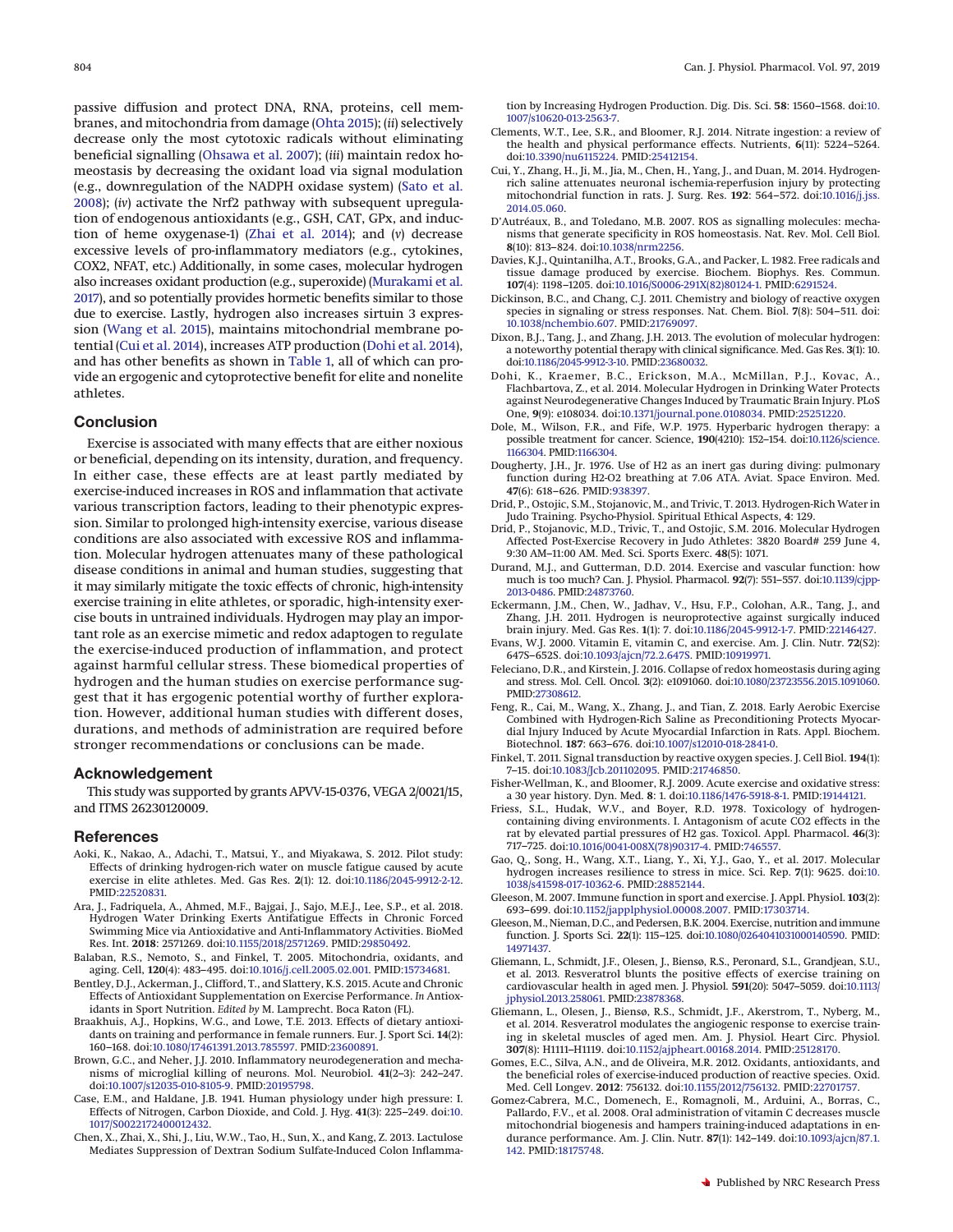- <span id="page-8-4"></span>Gomez-Pinilla, F., Zhuang, Y., Feng, J., Ying, Z., and Fan, G. 2011. Exercise impacts brain-derived neurotrophic factor plasticity by engaging mechanisms of epigenetic regulation. Eur. J. Neurosci. **33**(3): 383–390. doi[:10.1111/j.1460-9568.](http://dx.doi.org/10.1111/j.1460-9568.2010.07508.x) [2010.07508.x.](http://dx.doi.org/10.1111/j.1460-9568.2010.07508.x) PMID[:21198979.](http://www.ncbi.nlm.nih.gov/pubmed/21198979)
- <span id="page-8-9"></span>Halliwell, B., and Gutteridge, J. 2015. Free radicals in biology and medicine. 5th edition, Oxford University Press, U.S.A.
- <span id="page-8-15"></span>Handschin, C., and Spiegelman, B.M. 2008. The role of exercise and PGC1alpha in inflammation and chronic disease. Nature, **454**(7203): 463–469. doi[:10.1038/](http://dx.doi.org/10.1038/nature07206) [nature07206.](http://dx.doi.org/10.1038/nature07206) PMID[:18650917.](http://www.ncbi.nlm.nih.gov/pubmed/18650917)
- <span id="page-8-5"></span>Harman, D. 2009. About "Origin and evolution of the free radical theory of aging: a brief personal history, 1954-2009". Biogerontology, **10**(6): 783. doi[:10.](http://dx.doi.org/10.1007/s10522-009-9253-z) [1007/s10522-009-9253-z.](http://dx.doi.org/10.1007/s10522-009-9253-z) PMID[:19856210.](http://www.ncbi.nlm.nih.gov/pubmed/19856210)
- <span id="page-8-26"></span>Hayashida, K., Sano, M., Ohsawa, I., Shinmura, K., Tamaki, K., Kimura, K., et al. 2008. Inhalation of hydrogen gas reduces infarct size in the rat model of myocardial ischemia-reperfusion injury. J. Card. Fail. **14**(7): S168–S168. doi[:10.](http://dx.doi.org/10.1016/J.Cardfail.2008.07.178) [1016/J.Cardfail.2008.07.178.](http://dx.doi.org/10.1016/J.Cardfail.2008.07.178)
- <span id="page-8-23"></span>Hirayama, M., Ito, M., Minato, T., Yoritaka, A., LeBaron, T.W., and Ohno, K. 2018. Inhalation of hydrogen gas elevates urinary 8-hydroxy-2'-deoxyguanine in Parkinson's disease. Med. Gas Res. **8**(4): 144–149. doi[:10.4103/2045-9912.](http://dx.doi.org/10.4103/2045-9912.248264) [248264.](http://dx.doi.org/10.4103/2045-9912.248264) PMID[:30713666.](http://www.ncbi.nlm.nih.gov/pubmed/30713666)
- <span id="page-8-14"></span>Hotamisligil, G.S. 2006. Inflammation and metabolic disorders. Nature, **444**(7121): 860–867. doi[:10.1038/nature05485.](http://dx.doi.org/10.1038/nature05485) PMID[:17167474.](http://www.ncbi.nlm.nih.gov/pubmed/17167474)
- <span id="page-8-1"></span>Ichihara, M., Sobue, S., Ito, M., Ito, M., Hirayama, M., and Ohno, K. 2015. Beneficial biological effects and the underlying mechanisms of molecular hydrogen - comprehensive review of 321 original articles. Med. Gas Res. **5**: 12. doi[:10.1186/s13618-015-0035-1.](http://dx.doi.org/10.1186/s13618-015-0035-1) PMID[:26483953.](http://www.ncbi.nlm.nih.gov/pubmed/26483953)
- <span id="page-8-24"></span>Ishibashi, T., Sato, B., Rikitake, M., Seo, T., Kurokawa, R., Hara, Y., et al. 2012. Consumption of water containing a high concentration of molecular hydrogen reduces oxidative stress and disease activity in patients with rheumatoid arthritis: an open-label pilot study. Med. Gas Res. **2**(1): 27. doi[:10.1186/2045-](http://dx.doi.org/10.1186/2045-9912-2-27) [9912-2-27.](http://dx.doi.org/10.1186/2045-9912-2-27) PMID[:23031079.](http://www.ncbi.nlm.nih.gov/pubmed/23031079)
- <span id="page-8-35"></span>Ito, M., Ibi, T., Sahashi, K., Ichihara, M., and Ohno, K. 2011. Open-label trial and randomized, double-blind, placebo-controlled, crossover trial of hydrogenenriched water for mitochondrial and inflammatory myopathies. Med. Gas Res. **1**(1): 24. doi[:10.1186/2045-9912-1-24.](http://dx.doi.org/10.1186/2045-9912-1-24) PMID[:22146674.](http://www.ncbi.nlm.nih.gov/pubmed/22146674)
- <span id="page-8-31"></span>Ito, M., Hirayama, M., Yamai, K., Goto, S., Ichihara, M., and Ohno, K. 2012. Drinking hydrogen water and intermittent hydrogen gas exposure, but not lactulose or continuous hydrogen gas exposure, prevent 6-hydorxydopamineinduced Parkinson's disease in rats. Med. Gas Res. **2**(1): 15. doi[:10.1186/2045-](http://dx.doi.org/10.1186/2045-9912-2-15) [9912-2-15.](http://dx.doi.org/10.1186/2045-9912-2-15) PMID[:22608009.](http://www.ncbi.nlm.nih.gov/pubmed/22608009)
- <span id="page-8-7"></span>Jones, D.P. 2008. Radical-free biology of oxidative stress. Am. J. Physiol.-Cell Physiol. **295**(4): C849–C868. doi[:10.1152/ajpcell.00283.2008.](http://dx.doi.org/10.1152/ajpcell.00283.2008) PMID[:18684987.](http://www.ncbi.nlm.nih.gov/pubmed/18684987)
- <span id="page-8-11"></span>Juarez, J.C., Manuia, M., Burnett, M.E., Betancourt, O., Boivin, B., Shaw, D.E., et al. 2008. Superoxide dismutase 1 (SOD1) is essential for H2O2-mediated oxidation and inactivation of phosphatases in growth factor signaling. Proc. Natl. Acad. Sci. U. S. A. **105**(20): 7147–7152. doi[:10.1073/pnas.0709451105.](http://dx.doi.org/10.1073/pnas.0709451105) PMID: [18480265.](http://www.ncbi.nlm.nih.gov/pubmed/18480265)
- <span id="page-8-39"></span>Kajiya, M., Sato, K., Silva, M.J., Ouhara, K., Do, P.M., Shanmugam, K.T., and Kawai, T. 2009. Hydrogen from intestinal bacteria is protective for Concanavalin A-induced hepatitis. Biochem. Biophys. Res. Commun. **386**(2): 316– 321. doi[:10.1016/j.bbrc.2009.06.024.](http://dx.doi.org/10.1016/j.bbrc.2009.06.024) PMID[:19523450.](http://www.ncbi.nlm.nih.gov/pubmed/19523450)
- <span id="page-8-32"></span>Kajiyama, S., Hasegawa, G., Asano, M., Hosoda, H., Fukui, M., Nakamura, N., et al. 2008. Supplementation of hydrogen-rich water improves lipid and glucose metabolism in patients with type 2 diabetes or impaired glucose tolerance. Nutr. Res. **28**: 137–143. doi[:10.1016/j.nutres.2008.01.008.](http://dx.doi.org/10.1016/j.nutres.2008.01.008) PMID[:19083400.](http://www.ncbi.nlm.nih.gov/pubmed/19083400)
- <span id="page-8-29"></span>Kato, S., Saitoh, Y., Iwai, K., and Miwa, N. 2012. Hydrogen-rich electrolyzed warm water represses wrinkle formation against UVA ray together with type-I collagen production and oxidative-stress diminishment in fibroblasts and cellinjury prevention in keratinocytes. J. Photochem. Photobiol. B: Biol. **106**: 24–33. doi[:10.1016/j.jphotobiol.2011.09.006.](http://dx.doi.org/10.1016/j.jphotobiol.2011.09.006) PMID[:22070900.](http://www.ncbi.nlm.nih.gov/pubmed/22070900)
- <span id="page-8-34"></span>Katsumata, Y., Sano, F., Abe, T., Tamura, T., Fujisawa, T., Shiraishi, Y., et al. 2017. The Effects of Hydrogen Gas Inhalation on Adverse Left Ventricular Remodeling After Percutaneous Coronary Intervention for ST-Elevated Myocardial Infarction-First Pilot Study in Humans. Circ J. doi[:10.1253/circj.CJ-17-0105.](http://dx.doi.org/10.1253/circj.CJ-17-0105)
- <span id="page-8-36"></span>Kawamura, T., Gando, Y., Takahashi, M., Hara, R., Suzuki, K., and Muraoka, I. 2016. Effects of hydrogen bathing on exercise-induced oxidative stress and delayed-onset muscle soreness. Jpn J. Phys. Fitness Sports Med. **65**(3): 297– 305. doi[:10.7600/jspfsm.65.297.](http://dx.doi.org/10.7600/jspfsm.65.297)
- <span id="page-8-40"></span>Kawamura, T., Suzuki, K., Takahashi, M., Tomari, M., Hara, R., Gando, Y., et al. 2018. Involvement of Neutrophil Dynamics and Function in Exercise-Induced Muscle Damage and Delayed-Onset Muscle Soreness: Effect of Hydrogen Bath. Antioxidants, **7**(10): 127. doi[:10.3390/antiox7100127.](http://dx.doi.org/10.3390/antiox7100127)
- <span id="page-8-41"></span>Koyama, K., Tanaka, Y., Saihara, Y., Ando, D., Goto, Y., and Katayama, A. 2008. Effect of hydrogen saturated alkaline electrolyzed water on urinary oxidative stress markers after an acute exercise: A randomized controlled trial. Antiaging Med. **4**: 117–122.
- <span id="page-8-22"></span>Kura, B., Bagchi, A.K., Singal, P.K., Barancik, M., LeBaron, T.W., Valachova, K., et al. 2018. Molecular hydrogen (H2): Potential in mitigating oxidative stressinduced cardiotoxicity. Can. J. Physiol. Pharmacol. **97**: 287–292. doi[:10.1139/](http://dx.doi.org/10.1139/cjpp-2018-0604) [cjpp-2018-0604.](http://dx.doi.org/10.1139/cjpp-2018-0604)
- <span id="page-8-20"></span>Kura, B., Kalocayova, B., LeBaron, T.W., Frimmel, K., Buday, J., Surovy, J., and Slezak, J. 2019. Regulation of microRNAs by molecular hydrogen contributes

to the prevention of radiation-induced damage in the rat myocardium. Mol. Cell. Biochem. 1–12. doi[:10.1007/s11010-019-03512-z.](http://dx.doi.org/10.1007/s11010-019-03512-z)

- <span id="page-8-12"></span>Lafay, S., Jan, C., Nardon, K., Lemaire, B., Ibarra, A., Roller, M., et al. 2009. Grape extract improves antioxidant status and physical performance in elite male athletes. J. Sports Sci. Med. **8**(3): 468–480. PMID[:24150013.](http://www.ncbi.nlm.nih.gov/pubmed/24150013)
- LeBaron, T.W., Kura, B., Kalocayova, B., Tribulova, N., and Slezak, J. 2019. A new approach for the prevention and treatment of cardiovascular disorders. Molecular hydrogen significantly reduces the effects of oxidative stress. Molecules. **24**(11): 2076. doi[:10.3390/molecules24112076.](http://dx.doi.org/10.3390/molecules24112076)
- <span id="page-8-2"></span>LeBaron, T.W., Larson, A., Ohta, S., Mikami, T., Barlow, J., Bulloch, J., and DeBeliso, M. 2019. Acute Supplementation with Molecular Hydrogen Benefits Submaximal Exercise Indices. Randomized, Double-blinded, Placebo-controlled Crossover Pilot Study. J. Lifestyle Med. **9**(1): 36–43. doi[:10.15280/jlm.2019.9.1.36.](http://dx.doi.org/10.15280/jlm.2019.9.1.36) PMID[:30918832.](http://www.ncbi.nlm.nih.gov/pubmed/30918832)
- <span id="page-8-3"></span>Levinger, I., Shaw, C.S., Stepto, N.K., Cassar, S., McAinch, A.J., Cheetham, C., and Maiorana, A.J. 2015. What Doesn't Kill You Makes You Fitter: A Systematic Review of High-Intensity Interval Exercise for Patients with Cardiovascular and Metabolic Diseases. Clin. Med. Insights Cardiol. **9**: 53–63. doi[:10.4137/](http://dx.doi.org/10.4137/CMC.S26230) [CMC.S26230.](http://dx.doi.org/10.4137/CMC.S26230) PMID[:26157337.](http://www.ncbi.nlm.nih.gov/pubmed/26157337)
- <span id="page-8-27"></span>Li, Q., Kato, S., Matsuoka, D., Tanaka, H., and Miwa, N. 2013. Hydrogen water intake via tube-feeding for patients with pressure ulcer and its reconstructive effects on normal human skin cells in vitro. Med. Gas Res. **3**(1): 20. doi[:10.](http://dx.doi.org/10.1186/2045-9912-3-20) [1186/2045-9912-3-20.](http://dx.doi.org/10.1186/2045-9912-3-20) PMID[:24020833.](http://www.ncbi.nlm.nih.gov/pubmed/24020833)
- <span id="page-8-6"></span>Liochev, S.I. 2013. Reactive oxygen species and the free radical theory of aging. Free Radic. Biol. Med. **60**: 1–4. doi[:10.1016/j.freeradbiomed.2013.02.011.](http://dx.doi.org/10.1016/j.freeradbiomed.2013.02.011) PMID: [23434764.](http://www.ncbi.nlm.nih.gov/pubmed/23434764)
- <span id="page-8-8"></span>Liu, Y., Fiskum, G., and Schubert, D. 2002. Generation of reactive oxygen species by the mitochondrial electron transport chain. J. Neurochem. **80**(5): 780–787. doi[:10.1046/j.0022-3042.2002.00744.x.](http://dx.doi.org/10.1046/j.0022-3042.2002.00744.x) PMID[:11948241.](http://www.ncbi.nlm.nih.gov/pubmed/11948241)
- <span id="page-8-19"></span>Matchett, G.A., Fathali, N., Hasegawa, Y., Jadhav, V., Ostrowski, R.P., Martin, R.D., et al. 2009. Hydrogen gas is ineffective in moderate and severe neonatal hypoxia-ischemia rat models. Brain Res. **1259**: 90–97. doi[:10.1016/j.brainres.](http://dx.doi.org/10.1016/j.brainres.2008.12.066) [2008.12.066.](http://dx.doi.org/10.1016/j.brainres.2008.12.066) PMID[:19168038.](http://www.ncbi.nlm.nih.gov/pubmed/19168038)
- <span id="page-8-0"></span>Merry, T.L., and Ristow, M. 2016. Do antioxidant supplements interfere with skeletal muscle adaptation to exercise training? J. Physiol. **594**(18): 5135– 5147. doi[:10.1113/JP270654.](http://dx.doi.org/10.1113/JP270654) PMID[:26638792.](http://www.ncbi.nlm.nih.gov/pubmed/26638792)
- <span id="page-8-38"></span>Mikami, T., Tano, K., Hosung, L., Lee, H., Park, J., Ohta, F., LeBaron, T.W., and Ohta, S. 2019. Drinking hydrogen water enhances endurance and relieves psychometric fatigue: randomized, double-blind, placebo-controlled study. Can. J. Physiol. Pharmacol. In press. doi[:10.1139/cjpp-2019-0059.](http://dx.doi.org/10.1139/cjpp-2019-0059)
- <span id="page-8-37"></span>Mizuno, K., Sasaki, A.T., Ebisu, K., Tajima, K., Kajimoto, O., Nojima, J., et al. 2017. Hydrogen-rich water for improvements of mood, anxiety, and autonomic nerve function in daily life. Med. Gas Res. **7**(4): 247–255. doi[:10.4103/2045-9912.](http://dx.doi.org/10.4103/2045-9912.222448) [222448.](http://dx.doi.org/10.4103/2045-9912.222448) PMID[:29497485.](http://www.ncbi.nlm.nih.gov/pubmed/29497485)
- <span id="page-8-13"></span>Morrison, D., Hughes, J., Della Gatta, P.A., Mason, S., Lamon, S., Russell, A.P., and Wadley, G.D. 2015. Vitamin C and E supplementation prevents some of the cellular adaptations to endurance-training in humans. Free Radic. Biol. Med. **89**: 852–862. doi[:10.1016/j.freeradbiomed.2015.10.412.](http://dx.doi.org/10.1016/j.freeradbiomed.2015.10.412) PMID[:26482865.](http://www.ncbi.nlm.nih.gov/pubmed/26482865)
- <span id="page-8-21"></span>Murakami, Y., Ito, M., and Ohsawa, I. 2017. Molecular hydrogen protects against oxidative stress-induced SH-SY5Y neuroblastoma cell death through the process of mitohormesis. PLoS One, **12**(5): e0176992. doi[:10.1371/journal.pone.](http://dx.doi.org/10.1371/journal.pone.0176992) [0176992.](http://dx.doi.org/10.1371/journal.pone.0176992) PMID[:28467497.](http://www.ncbi.nlm.nih.gov/pubmed/28467497)
- <span id="page-8-17"></span>Nagata, K., Nakashima-Kamimura, N., Mikami, T., Ohsawa, I., and Ohta, S. 2009. Consumption of Molecular Hydrogen Prevents the Stress-Induced Impairments in Hippocampus-Dependent Learning Tasks during Chronic Physical Restraint in Mice. Neuropsychopharmacology, **34**(2): 501–508. doi[:10.1038/](http://dx.doi.org/10.1038/npp.2008.95) [npp.2008.95.](http://dx.doi.org/10.1038/npp.2008.95) PMID[:18563058.](http://www.ncbi.nlm.nih.gov/pubmed/18563058)
- <span id="page-8-30"></span>Nakao, A., Toyoda, Y., Sharma, P., Evans, M., and Guthrie, N. 2010. Effectiveness of Hydrogen Rich Water on Antioxidant Status of Subjects with Potential Metabolic Syndrome-An Open Label Pilot Study. J. Clin. Biochem. Nutr. **46**(2): 140–149. doi[:10.3164/jcbn.09-100.](http://dx.doi.org/10.3164/jcbn.09-100) PMID[:20216947.](http://www.ncbi.nlm.nih.gov/pubmed/20216947)
- <span id="page-8-28"></span>Nakayama, M., Nakano, H., Hamada, H., Itami, N., Nakazawa, R., and Ito, S. 2010. A novel bioactive haemodialysis system using dissolved dihydrogen (H-2) produced by water electrolysis: a clinical trial. Nephrol. Dial. Transplant. **25**(9): 3026–3033. doi[:10.1093/ndt/gfq196.](http://dx.doi.org/10.1093/ndt/gfq196) PMID[:20388631.](http://www.ncbi.nlm.nih.gov/pubmed/20388631)
- <span id="page-8-10"></span>Nathan, C., and Xie, Q.W. 1994. Nitric oxide synthases: roles, tolls, and controls. Cell, **78**(6): 915–918. doi[:10.1016/0092-8674\(94\)90266-6.](http://dx.doi.org/10.1016/0092-8674(94)90266-6) PMID[:7522969.](http://www.ncbi.nlm.nih.gov/pubmed/7522969)
- <span id="page-8-18"></span>Nicolson, G.L., de Mattos, G.F., Settineri, R., Costa, C., Ellithorpe, R., Rosenblatt, S., et al. 2016. Clinical Effects of Hydrogen Administration: From Animal and Human Diseases to Exercise Medicine. Int. J. Clin. Med. **7**(1): 32–76. doi[:10.](http://dx.doi.org/10.4236/ijcm.2016.71005) [4236/ijcm.2016.71005.](http://dx.doi.org/10.4236/ijcm.2016.71005)
- <span id="page-8-33"></span>Nishimaki, K., Asada, T., Ohsawa, I., Nakajima, E., Ikejima, C., Yokota, T., et al. 2018. Effects of Molecular Hydrogen Assessed by an Animal Model and a Randomized Clinical Study on Mild Cognitive Impairment. Curr. Alzheimer Res. **15**(5): 482–492. doi[:10.2174/1567205014666171106145017.](http://dx.doi.org/10.2174/1567205014666171106145017) PMID[:29110615.](http://www.ncbi.nlm.nih.gov/pubmed/29110615)
- <span id="page-8-25"></span>Nishiwaki, H., Ito, M., Negishi, S., Sobue, S., Ichihara, M., and Ohno, K. 2018. Molecular hydrogen upregulates heat shock response and collagen biosynthesis, and downregulates cell cycles - Meta-analyses of gene expression profiles. Free Radic. Res. **52**: 434–445. doi[:10.1080/10715762.2018.1439166.](http://dx.doi.org/10.1080/10715762.2018.1439166)
- <span id="page-8-16"></span>Nogueira, J.E., Passaglia, P., Mota, C.M.D., Santos, B.M., Batalhão, M.E., Carnio, E.C., and Branco, L.G.S. 2018. Molecular hydrogen reduces acute exercise-induced inflammatory and oxidative stress status. Free Radic. Biol. Med. **129**: 186–193. doi[:10.1016/j.freeradbiomed.2018.09.028.](http://dx.doi.org/10.1016/j.freeradbiomed.2018.09.028) PMID[:30243702.](http://www.ncbi.nlm.nih.gov/pubmed/30243702)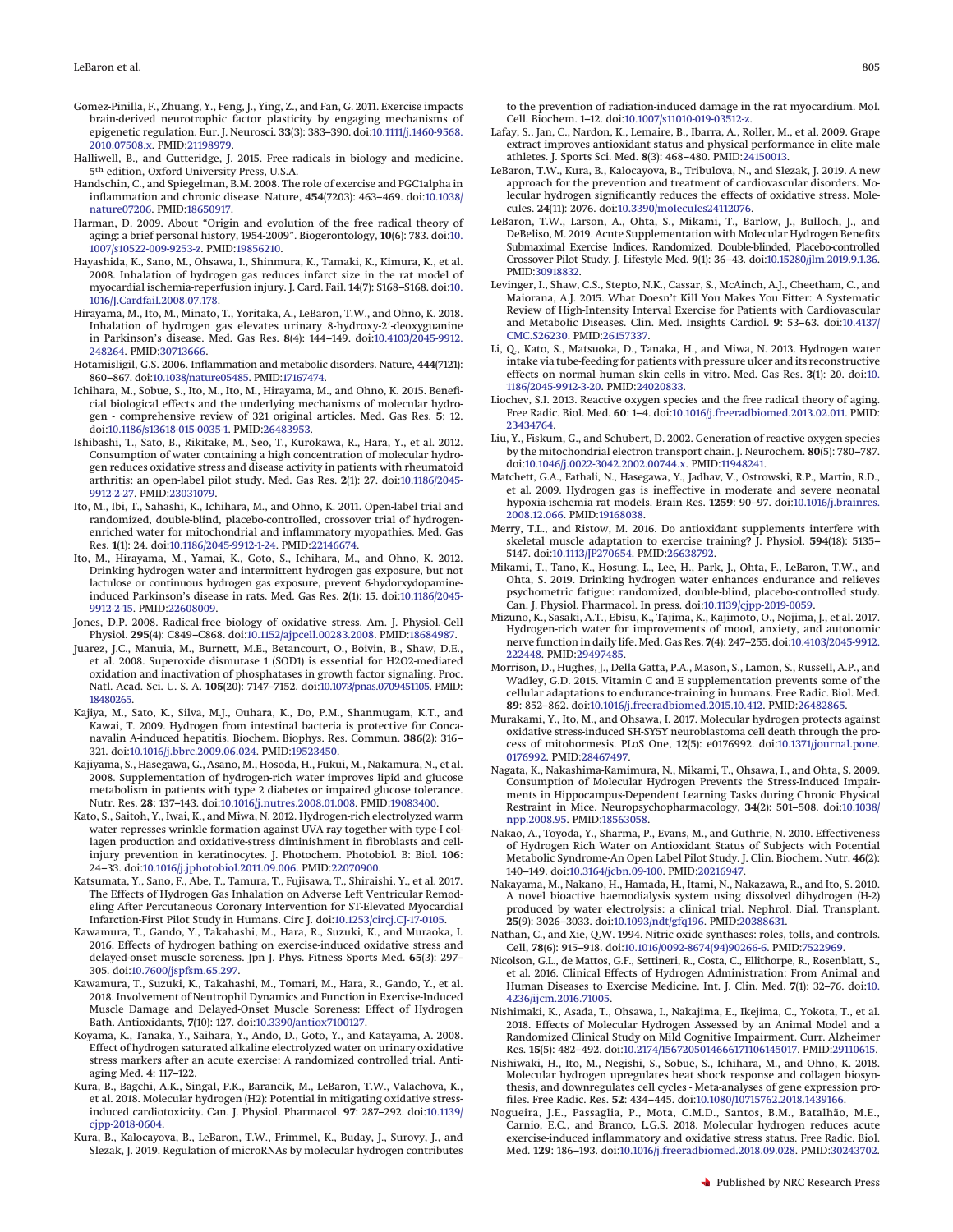- <span id="page-9-24"></span>Ohno, K., Ito, M., and Ichihara, M. 2012. Molecular hydrogen as an emerging therapeutic medical gas for neurodegenerative and other diseases. Oxid. Med. Cell. Longevity, **2012**: 353152. doi[:10.1155/2012/353152.](http://dx.doi.org/10.1155/2012/353152)
- <span id="page-9-0"></span>Ohsawa, I., Ishikawa, M., Takahashi, K., Watanabe, M., Nishimaki, K., Yamagata, K., et al. 2007. Hydrogen acts as a therapeutic antioxidant by selectively reducing cytotoxic oxygen radicals. Nat. Med. **13**(6): 688–694. doi[:10.1038/nm1577.](http://dx.doi.org/10.1038/nm1577) PMID[:17486089.](http://www.ncbi.nlm.nih.gov/pubmed/17486089)
- <span id="page-9-16"></span>Ohta, S. 2015. Molecular hydrogen as a novel antioxidant: overview of the advantages of hydrogen for medical applications. Methods Enzymol. **555**: 289– 317. doi[:10.1016/bs.mie.2014.11.038.](http://dx.doi.org/10.1016/bs.mie.2014.11.038) PMID[:25747486.](http://www.ncbi.nlm.nih.gov/pubmed/25747486)
- <span id="page-9-8"></span>Olesen, J., Gliemann, L., Biensø, R., Schmidt, J., Hellsten, Y., and Pilegaard, H. 2014. Exercise training, but not resveratrol, improves metabolic and inflammatory status in skeletal muscle of aged men. J. Physiol. **592**(8): 1873–1886. doi[:10.1113/jphysiol.2013.270256.](http://dx.doi.org/10.1113/jphysiol.2013.270256) PMID[:24514907.](http://www.ncbi.nlm.nih.gov/pubmed/24514907)
- <span id="page-9-30"></span>Ono, H., Nishijima, Y., Ohta, S., Sakamoto, M., Kinone, K., Horikosi, T., et al. 2017. Hydrogen Gas Inhalation Treatment in Acute Cerebral Infarction: A Randomized Controlled Clinical Study on Safety and Neuroprotection. J. Stroke Cerebrovasc. Dis. **26**: 2587–2594. doi[:10.1016/j.jstrokecerebrovasdis.](http://dx.doi.org/10.1016/j.jstrokecerebrovasdis.2017.06.012) [2017.06.012.](http://dx.doi.org/10.1016/j.jstrokecerebrovasdis.2017.06.012)
- <span id="page-9-34"></span>Ortenblad, N., Madsen, K., and Djurhuus, M.S. 1997. Antioxidant status and lipid peroxidation after short-term maximal exercise in trained and untrained humans. Am. J. Physiol.: Regul. Integr. Comp. Physiol. **272**(4.2): R1258–R1263. doi[:10.1152/ajpregu.1997.272.4.R1258.](http://dx.doi.org/10.1152/ajpregu.1997.272.4.R1258)
- <span id="page-9-19"></span>Ostojic, S.M. 2014. Molecular Hydrogen in Sports Medicine: New Therapeutic Perspectives. Int. J. Sports Med. **36**: 273–279. doi[:10.1055/s-0034-1395509.](http://dx.doi.org/10.1055/s-0034-1395509) PMID[:25525953.](http://www.ncbi.nlm.nih.gov/pubmed/25525953)
- <span id="page-9-39"></span>Ostojic, S.M., and Stojanovic, M.D. 2014. Hydrogen-rich water affected blood alkalinity in physically active men. Res. Sports Med. **22**(1): 49–60. doi[:10.1080/](http://dx.doi.org/10.1080/15438627.2013.852092) [15438627.2013.852092.](http://dx.doi.org/10.1080/15438627.2013.852092) PMID[:24392771.](http://www.ncbi.nlm.nih.gov/pubmed/24392771)
- <span id="page-9-29"></span>Ostojić, S.M., Stojanović, M.D., Calleja-Gonzalez, J., Obrenović, M.D., Veljović, D., Međedović, B., et al. 2011. Drinks with alkaline negative oxidative reduction potential improve exercise performance in physically active men and women: Double-blind, randomized, placebo-controlled, cross-over trial of efficacy and safety. Serbian J. Sports Sci. **5**(1–4): 83–89.
- <span id="page-9-22"></span>Ostojic, S.M., Vukomanovic, B., Calleja-Gonzalez, J., and Hoffman, J.R. 2014. Effectiveness of oral and topical hydrogen for sports-related soft tissue injuries. Postgrad. Med. **126**(5): 187–195. doi[:10.3810/pgm.2014.09.2813.](http://dx.doi.org/10.3810/pgm.2014.09.2813) PMID: [25295663.](http://www.ncbi.nlm.nih.gov/pubmed/25295663)
- <span id="page-9-23"></span>Ostojic, S.M., Korovljev, D., Stajer, V., and Javorac, D. 2018. 28-days Hydrogenrich Water Supplementation Affects Exercise Capacity in Mid-age Overweight Women: 2942 Board# 225. Med. Sci. Sports Exerc. **50**(S5): 728– 729.
- <span id="page-9-3"></span>Pacher, P., Beckman, J.S., and Liaudet, L. 2007. Nitric oxide and peroxynitrite in health and disease. Physiol. Rev. **87**(1): 315–424. doi[:10.1152/physrev.00029.](http://dx.doi.org/10.1152/physrev.00029.2006) [2006.](http://dx.doi.org/10.1152/physrev.00029.2006) PMID[:17237348.](http://www.ncbi.nlm.nih.gov/pubmed/17237348)
- <span id="page-9-2"></span>Palmieri, B., and Sblendorio, V. 2006. Oxidative stress detection: what for? Part I. Eur. Rev. Med. Pharmacol. Sci. **10**(6): 291–317. PMID[:17274534.](http://www.ncbi.nlm.nih.gov/pubmed/17274534)
- <span id="page-9-13"></span>Paoloni, J.A., Milne, C., Orchard, J., and Hamilton, B. 2009. Non-steroidal antiinflammatory drugs in sports medicine: guidelines for practical but sensible use. Br. J. Sports Med. **43**(11): 863–865. doi[:10.1136/bjsm.2009.059980.](http://dx.doi.org/10.1136/bjsm.2009.059980) PMID: [19546098.](http://www.ncbi.nlm.nih.gov/pubmed/19546098)
- <span id="page-9-9"></span>Paulsen, G., Cumming, K.T., Holden, G., Hallén, J., Rønnestad, B.R., Sveen, O., et al. 2014. Vitamin C and E supplementation hampers cellular adaptation to endurance training in humans: a double-blind, randomised, controlled trial. J. Physiol. **592**(8): 1887–1901. doi[:10.1113/jphysiol.2013.267419.](http://dx.doi.org/10.1113/jphysiol.2013.267419) PMID[:24492839.](http://www.ncbi.nlm.nih.gov/pubmed/24492839)
- <span id="page-9-12"></span>Pedersen, B.K., Åkerström, T.C., Nielsen, A.R., and Fischer, C.P. 2007. Role of myokines in exercise and metabolism. J. Appl. Physiol. **103**(3): 1093–1098. doi[:10.1152/japplphysiol.00080.2007.](http://dx.doi.org/10.1152/japplphysiol.00080.2007) PMID[:17347387.](http://www.ncbi.nlm.nih.gov/pubmed/17347387)
- <span id="page-9-40"></span>Ponte, D.A., Giovanelli, N., Nigris, D., and Lazzer, S. 2017. Effects of hydrogen rich water on prolonged intermittent exercise. J. Sports Med. Phys. Fitness. **58**: 612–621. doi[:10.23736/S0022-4707.17.06883-9.](http://dx.doi.org/10.23736/S0022-4707.17.06883-9)
- <span id="page-9-5"></span>Powers, S.K., Ji, L.L., Kavazis, A.N., and Jackson, M.J. 2011. Reactive oxygen species: impact on skeletal muscle. Compr. Physiol. **1**(2): 941–969. doi[:10.1002/](http://dx.doi.org/10.1002/cphy.c100054) [cphy.c100054.](http://dx.doi.org/10.1002/cphy.c100054) PMID[:23737208.](http://www.ncbi.nlm.nih.gov/pubmed/23737208)
- <span id="page-9-4"></span>Ristow, M., and Zarse, K. 2010. How increased oxidative stress promotes longevity and metabolic health: The concept of mitochondrial hormesis (mitohormesis). Exp. Gerontol. **45**(6): 410–418. doi[:10.1016/j.exger.2010.03.014.](http://dx.doi.org/10.1016/j.exger.2010.03.014) PMID: [20350594.](http://www.ncbi.nlm.nih.gov/pubmed/20350594)
- <span id="page-9-10"></span>Ristow, M., Zarse, K., Oberbach, A., Kloting, N., Birringer, M., Kiehntopf, M., et al. 2009. Antioxidants prevent health-promoting effects of physical exercise in humans. Proc. Natl. Acad. Sci. U. S. A. **106**(21): 8665–8670. doi[:10.1073/pnas.](http://dx.doi.org/10.1073/pnas.0903485106) [0903485106.](http://dx.doi.org/10.1073/pnas.0903485106) PMID[:19433800.](http://www.ncbi.nlm.nih.gov/pubmed/19433800)
- <span id="page-9-28"></span>Sakai, T., Sato, B., Hara, K., Hara, Y., Naritomi, Y., Koyanagi, S., et al. 2014. Consumption of water containing over 3.5 mg of dissolved hydrogen could improve vascular endothelial function. Vasc. Health Risk Manage. **10**: 591– 597. doi[:10.2147/VHRM.S68844.](http://dx.doi.org/10.2147/VHRM.S68844)
- <span id="page-9-44"></span>Sato, Y., Kajiyama, S., Amano, A., Kondo, Y., Sasaki, T., Handa, S., et al. 2008. Hydrogen-rich pure water prevents superoxide formation in brain slices of vitamin C-depleted SMP30/GNL knockout mice. Biochem. Biophys. Res. Commun. **375**(3): 346–350. doi[:10.1016/j.bbrc.2008.08.020.](http://dx.doi.org/10.1016/j.bbrc.2008.08.020) PMID[:18706888.](http://www.ncbi.nlm.nih.gov/pubmed/18706888)
- <span id="page-9-14"></span>Schoenfeld, B.J. 2012. The use of nonsteroidal anti-inflammatory drugs for exercise-induced muscle damage: implications for skeletal muscle devel-

opment. Sports Med. **42**(12): 1017–1028. doi[:10.1007/BF03262309.](http://dx.doi.org/10.1007/BF03262309) PMID: [23013520.](http://www.ncbi.nlm.nih.gov/pubmed/23013520)

- <span id="page-9-38"></span>Sha, J.B., Zhang, S.S., Lu, Y.M., Gong, W.J., Jiang, X.P., Wang, J.J., et al. 2018. Effects of the long-term consumption of hydrogen-rich water on the antioxidant activity and the gut flora in female juvenile soccer players from Suzhou, China. Med. Gas Res. **8**(4): 135–143. doi[:10.4103/2045-9912.248263.](http://dx.doi.org/10.4103/2045-9912.248263) PMID[:30713665.](http://www.ncbi.nlm.nih.gov/pubmed/30713665)
- <span id="page-9-7"></span>Sharman, I.M., Down, M.G., and Sen, R.N. 1971. The effects of vitamin E and training on physiological function and athletic performance in adolescent swimmers. Br. J. Nutr. **26**(2): 265–276. doi[:10.1079/BJN19710033.](http://dx.doi.org/10.1079/BJN19710033) PMID[:5571788.](http://www.ncbi.nlm.nih.gov/pubmed/5571788)
- <span id="page-9-42"></span>Shibayama, Y., Takeuchi, K., Dobashi, S., and Koyama, K. 2017. Hydrogen-rich Water Modulates Redox Status Repeated Three Consecutive Days Of Strenuous Exercise (3298 Board# 203 June 2). Med. Sci. Sports Exerc. **49**(S5): 941. doi[:10.1249/01.mss.0000519562.97355.a8.](http://dx.doi.org/10.1249/01.mss.0000519562.97355.a8)
- <span id="page-9-37"></span>Shin, D.S., Jung, S.H., Hong, E.Y., Shin, Y.H., Park, J.Y., and Chung, M.H. 2018. Removal Effect of Hydrogen Water Drinking on Exercise-induced Production of Reactive Oxygen Species in Adult Men and Women. Exerc. Sci. **27**(4): 289– 295. doi[:10.15857/ksep.2018.27.4.289.](http://dx.doi.org/10.15857/ksep.2018.27.4.289)
- <span id="page-9-18"></span>Slezak, J., Kura, B., Ravingerová, T., Tribulova, N., Okruhlicova, L., and Barancik, M. 2015. Mechanisms of cardiac radiation injury and potential preventive approaches. Can. J. Physiol. Pharmacol. **93**(9): 737–753. doi[:10.1139/](http://dx.doi.org/10.1139/cjpp-2015-0006) [cjpp-2015-0006.](http://dx.doi.org/10.1139/cjpp-2015-0006) PMID[:26030720.](http://www.ncbi.nlm.nih.gov/pubmed/26030720)
- <span id="page-9-17"></span>Slezák, J., Kura, B., Frimmel, K., Zálešák, M., Ravingerová, T., Viczenczová, C., et al. 2016. Preventive and Therapeutic Application of Molecular Hydrogen in Situations With Excessive Production of Free Radicals. Physiol. Res. **65**(S1): S11–S28. PMID[:27643933.](http://www.ncbi.nlm.nih.gov/pubmed/27643933)
- <span id="page-9-21"></span>Sobue, S., Inoue, C., Hori, F., Qiao, S., Murate, T., and Ichihara, M. 2017. Molecular hydrogen modulates gene expression via histone modification and induces the mitochondrial unfolded protein response. Biochem. Biophys. Res. Commun. **493**(1): 318–324. doi[:10.1016/j.bbrc.2017.09.024.](http://dx.doi.org/10.1016/j.bbrc.2017.09.024) PMID[:28890349.](http://www.ncbi.nlm.nih.gov/pubmed/28890349)
- <span id="page-9-25"></span>Song, G., Li, M., Sang, H., Zhang, L., Li, X., Yao, S., et al. 2013. Hydrogen-rich water decreases serum LDL-cholesterol levels and improves HDL function in patients with potential metabolic syndrome. J. Lipid Res. **54**(7): 1884–1893. doi: [10.1194/jlr.M036640.](http://dx.doi.org/10.1194/jlr.M036640) PMID[:23610159.](http://www.ncbi.nlm.nih.gov/pubmed/23610159)
- <span id="page-9-36"></span>Strocchi, A., and Levitt, M.D. 1992. Maintaining intestinal H2 balance: credit the colonic bacteria. Gastroenterology, **102**(4.1): 1424–1426. doi[:10.1016/0016-5085\(92\)](http://dx.doi.org/10.1016/0016-5085(92)90790-6) [90790-6.](http://dx.doi.org/10.1016/0016-5085(92)90790-6)
- <span id="page-9-41"></span>Sun, Y.P., and Sun, L. 2017. Selective protective effect of hydrogen water on free radical injury of athletes after high-intensity exercise. Biomed. Res. Trace Elements, **28**(10): 4558–4561.
- <span id="page-9-1"></span>Tang, Z., Yuan, L., Gu, C., Liu, Y., and Zhu, L. 2005. Effect of exercise on the expression of adiponectin mRNA and GLUT4 mRNA in type 2 diabetic rats. J. Huazhong Univ. Sci. Technol. Med. Sci. **25**(2): 191–193, 201. doi[:10.1007/](http://dx.doi.org/10.1007/BF02873574) [BF02873574.](http://dx.doi.org/10.1007/BF02873574) PMID[:16116970.](http://www.ncbi.nlm.nih.gov/pubmed/16116970)
- <span id="page-9-35"></span>Tiidus, P.M., Pushkarenko, J., and Houston, M.E. 1996. Lack of antioxidant adaptation to short-term aerobic training in human muscle. Am. J. Physiol.: Regul. Integr. Comp. Physiol. **271**(4.2): R832–R836. doi[:10.1152/ajpregu.1996.271.4.](http://dx.doi.org/10.1152/ajpregu.1996.271.4.R832) [R832.](http://dx.doi.org/10.1152/ajpregu.1996.271.4.R832)
- <span id="page-9-33"></span>Trivic, T., Vojnovic, M., Drid, P., and Ostojic, S.M. 2017. Drinking hydrogen-rich water for 4 weeks positively affects serum antioxidant enzymes in healthy men: a pilot study. Curr. Topics Nutraceut. Res. **15**(1): 45–48.
- <span id="page-9-31"></span>Tsubone, H., Hanafusa, M., Endo, M., Manabe, N., Hiraga, A., Ohmura, H., and Aida, H. 2013. Effect of Treadmill Exercise and Hydrogen-rich Water Intake on Serum Oxidative and Anti-oxidative Metabolites in Serum of Thoroughbred Horses. J. Equine Sci. **24**(1): 1–8. doi[:10.1294/jes.24.1.](http://dx.doi.org/10.1294/jes.24.1) PMID: [24833996.](http://www.ncbi.nlm.nih.gov/pubmed/24833996)
- <span id="page-9-15"></span>Urso, M.L. 2013. Anti-inflammatory interventions and skeletal muscle injury: benefit or detriment? J. Appl. Physiol. **115**(6): 920–928. doi: [10.1152/japplphysiol.](http://dx.doi.org/ 10.1152/japplphysiol.00036.2013) [00036.2013.](http://dx.doi.org/ 10.1152/japplphysiol.00036.2013) PMID[:23539314.](http://www.ncbi.nlm.nih.gov/pubmed/23539314)
- <span id="page-9-6"></span>Urso, M.L., and Clarkson, P.M. 2003. Oxidative stress, exercise, and antioxidant supplementation. Toxicology, **189**(1–2): 41–54. doi[:10.1016/S0300-483X\(03\)00151-3.](http://dx.doi.org/10.1016/S0300-483X(03)00151-3) PMID[:12821281.](http://www.ncbi.nlm.nih.gov/pubmed/12821281)
- <span id="page-9-43"></span>Wang, L., Liu, Z., Hou, Y., and Ge, Y. 2015. Hydrogen-rich water inhibits mitochondrial oxidative stress and inflammation in the skeletal muscle after eccentric exercise. Chin. J. Tissue Eng. Res. **19**(29): 4682–4687.
- <span id="page-9-11"></span>Wray, D.W., Uberoi, A., Lawrenson, L., Bailey, D.M., and Richardson, R.S. 2009. Oral antioxidants and cardiovascular health in the exercise-trained and untrained elderly: a radically different outcome. Clin. Sci. (Lond) **116**(5): 433– 441. doi[:10.1042/CS20080337.](http://dx.doi.org/10.1042/CS20080337)
- <span id="page-9-27"></span>Xia, C., Liu, W., Zeng, D., Zhu, L., Sun, X., and Sun, X. 2013. Effect of hydrogenrich water on oxidative stress, liver function, and viral load in patients with chronic hepatitis B. Clin. Translation. Sci. **6**(5): 372–375. doi[:10.1111/](http://dx.doi.org/10.1111/cts.12076) [cts.12076.](http://dx.doi.org/10.1111/cts.12076)
- <span id="page-9-20"></span>Xie, Y., Mao, Y., Zhang, W., Lai, D., Wang, Q., and Shen, W. 2014. Reactive Oxygen Species-Dependent Nitric Oxide Production Contributes to Hydrogen-Promoted Stomatal Closure in Arabidopsis. Plant Physiol. **165**(2): 759–773. doi[:10.1104/pp.](http://dx.doi.org/10.1104/pp.114.237925) [114.237925.](http://dx.doi.org/10.1104/pp.114.237925) PMID[:24733882.](http://www.ncbi.nlm.nih.gov/pubmed/24733882)
- <span id="page-9-32"></span>Yamazaki, M., Kusano, K., Ishibashi, T., Kiuchi, M., and Koyama, K. 2015. Intravenous infusion of H2-saline suppresses oxidative stress and elevates antioxidant potential in Thoroughbred horses after racing exercise. Sci. Rep. **5**: 15514. doi[:10.1038/srep15514.](http://dx.doi.org/10.1038/srep15514) PMID[:26493164.](http://www.ncbi.nlm.nih.gov/pubmed/26493164)
- <span id="page-9-26"></span>Yoritaka, A., Takanashi, M., Hirayama, M., Nakahara, T., Ohta, S., and Hattori, N.